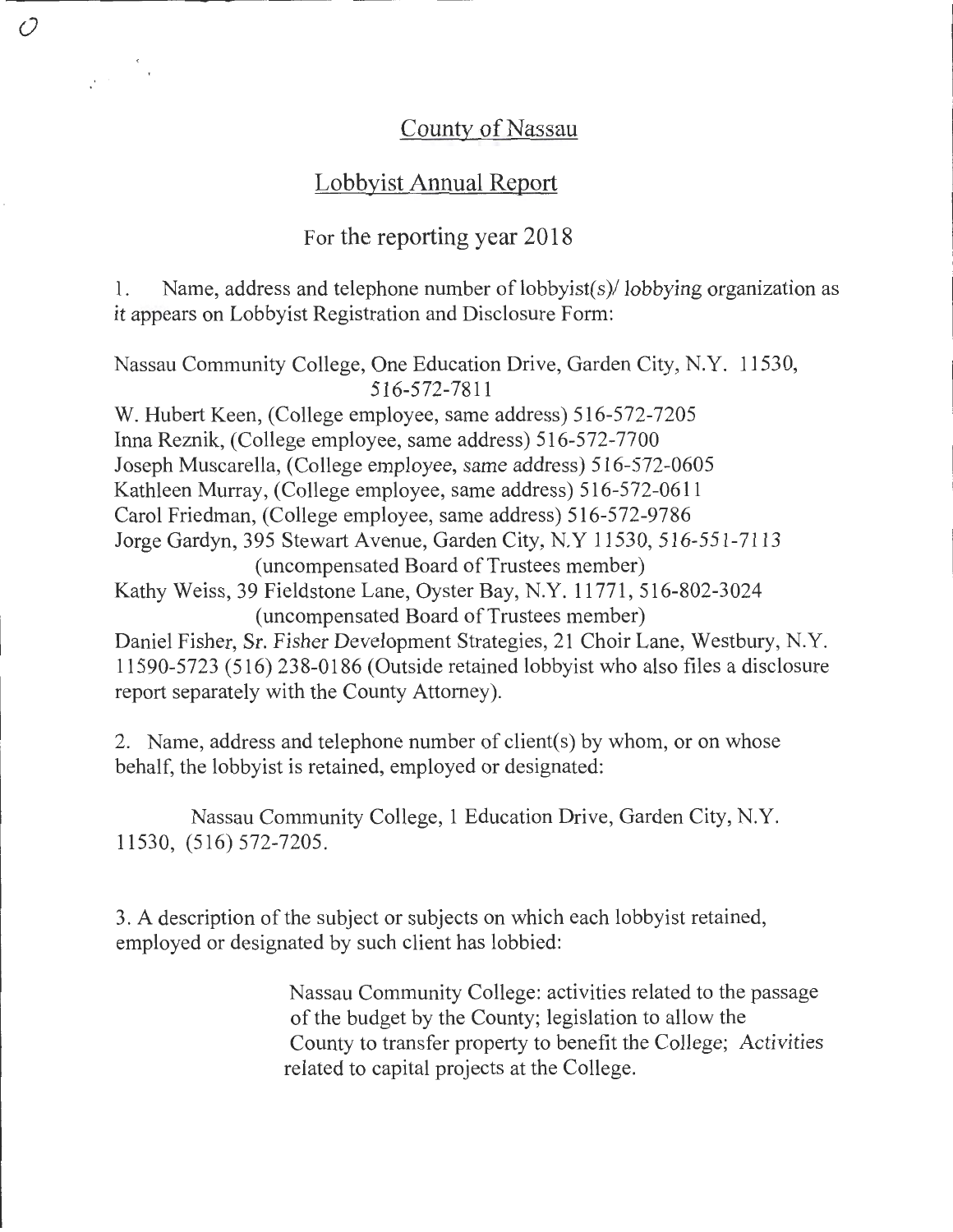W. Hubert Keen: activities related to passage of legislation allowing the County to bond on behalf of the College so that the College can pay the costs associated with the construction and refurbishment of facilities on the NCC campus; seeking increase in County portion of support of College from County Executive and County Legislature.

Inna Reznik: activities related to passage of the College's budget.

Joseph Muscarella: activities relating to the College's capital projects.

Kathleen Murray: activities related to passage of the College budget by the County; activities related to passage of legislation allowing the County to borrow money on behalf of the College for the Four Year Capital Improvement Plan. Activities related to the acquisition of several properties on behalf of NCC from Nassau County for educational programs...

Carol Friedman: activities relating to the College's capital projects.

Daniel Fisher Sr., Fisher Development Strategies. Although Mr. Fisher is listed as a County lobbyist for the College, he lobbied exclusively for the College on the state level for the entirety of 2018.

Jorge Gardyn (uncompensated Board member): activities related to passage by the County of the College's budget and Capital Improvement Plan;

Kathy Weiss (uncompensated Board member): engaged in no lobbying activities during this time period.

4. Names of persons and agencies before which such lobbyist has lobbied:

County Executive's Administration, County Legislature and the Nassau Office of Management & Budget were lobbied.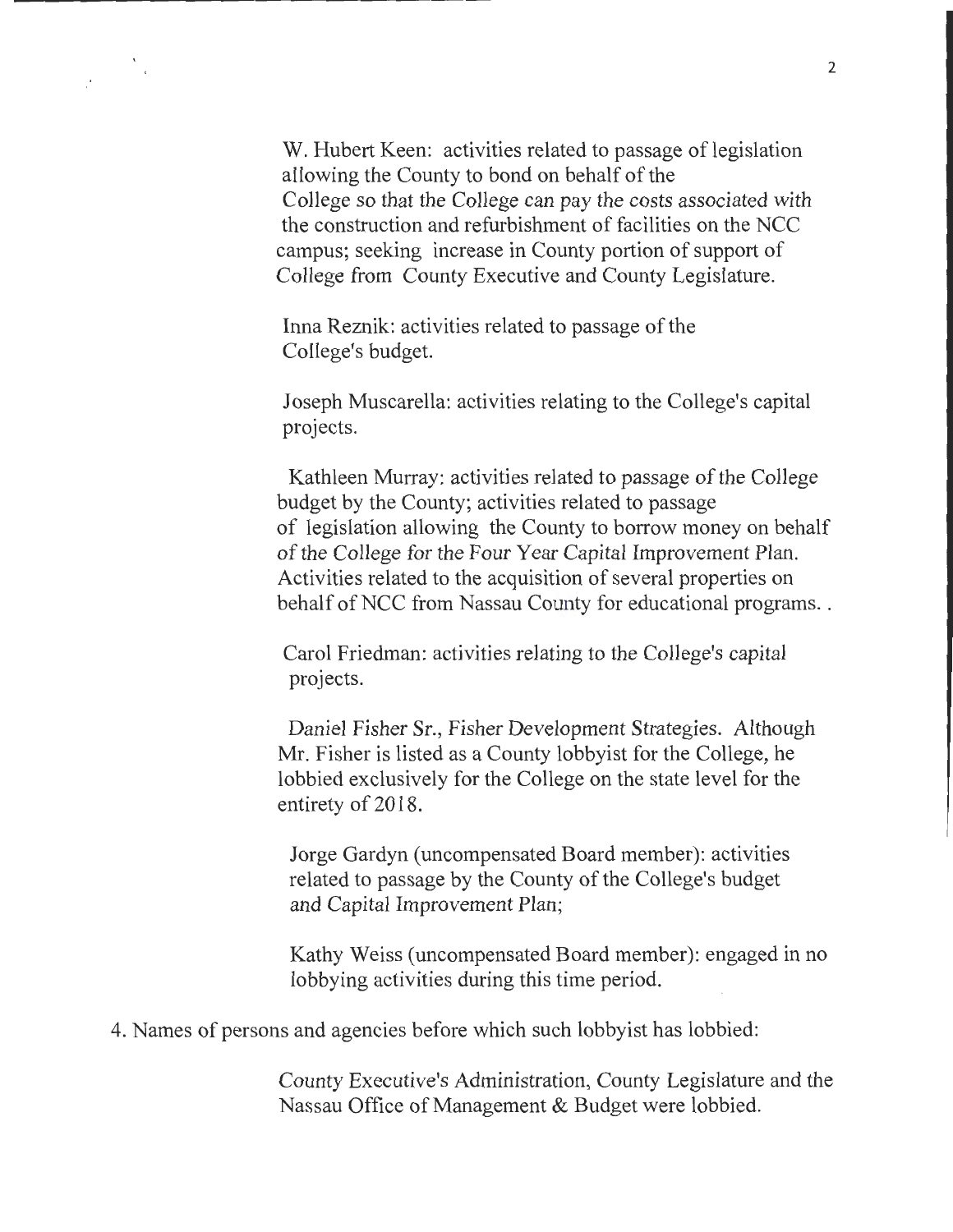W. Hubert Keen: County Executive's Administration, County Legislature were the entities lobbied.

Inna Reznik: County Executive's Administration, County Legislature and Nassau Interim Finance Authority were the entities lobbied.

Joseph Muscarella: County Executive's Administration was the entity lobbied.

Kathleen Murray: County Executive's Administration, County Legislature and the Nassau Office of Management and Budget were the entities lobbied.

Carol Friedman: County DPW.

Daniel Fisher : No lobbying performed at County level.

Jorge Gardyn (uncompensated Board member): County Executive's Administration and the County Legislature were the entities lobbied.

Kathy Weiss (uncompensated Board member): engaged in no lobbying activities during this time period.

5. List below amounts for any compensation paid or owed to the lobbyist during the prior year for the purposes of lobbying. Such amounts shall be detailed as to amount, to whom paid and for what purpose. *(Note: the individuals referred to in this report lobbied both the State and the County. As I did with the periodic reports, I am making the assumption that the amounts referred to lobbying activities conducted in Nassau County. I am making the further assumption, as I did in the periodic reports, that these individuals' lobbying activities were split evenly between the County and the State. Therefore, the amounts below for each College employee equal the portion of their salaries that can be reasonably assigned to lobbying activities, divided by 2. Finally, the subjects on which these individuals lobbied are already listed in question 2 of this year- end report in detail. Therefore, in combination with that response already provided to question*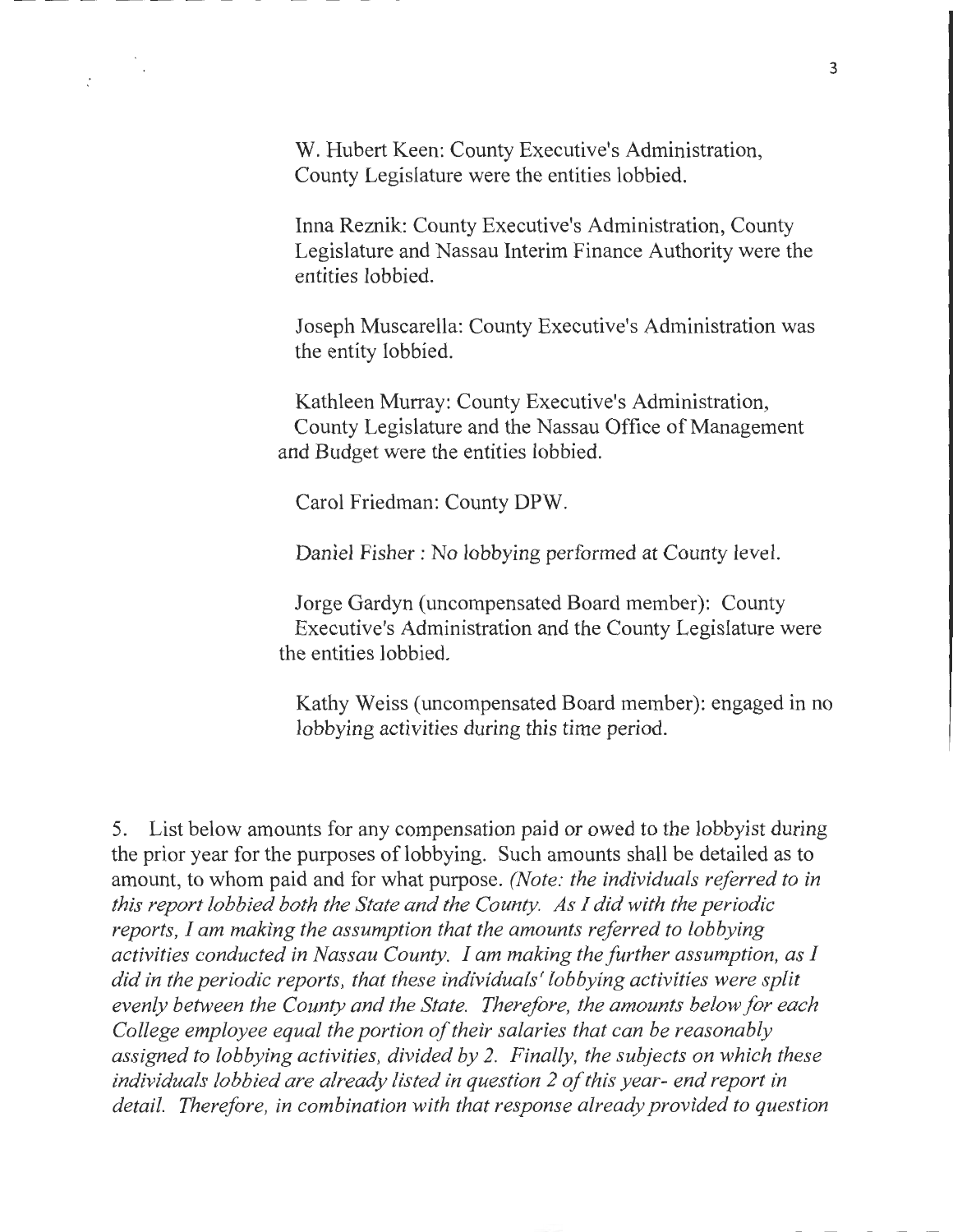*2, the phrase listed below ''for the purpose of promoting Nassau Community College's interests as they are affected by the actions of the entities listed in response to question 3 of this report next to the name of this individual" is, I believe, responsive to that portion of question 4 that asks ''for what purpose" was this lobbying.)* 

# Amount Details

\$11,258. W. Hubert Keen: for the purpose of promoting Nassau Community College's interests as they are affected by the actions of the entities listed in response to question no. 3 of this report next to the name of this individual.

\$4,121. Inna Reznik, for the purpose of promoting Nassau Community College's interests as they are affected by the actions of the entities listed in response to question 3 of this report next to the name of this individual.

\$4,225. Joseph Muscarella, for the purpose of promoting Nassau Community College's interests as they are affected by the actions of the entities listed in response to question 3 of this report next to the name of this individual.

\$12,077. Kathleen Murray, for the purpose of promoting Nassau Community College's interests as they are affected by the actions of the entities listed in response to question 3 of this report next to the name of this individual.

\$2,964. Carol Friedman, for the purpose of promoting Nassau Community College's interests as they are affected by the actions of the entities listed in response to question 3 of this report next to the name of this individual.

\$0 Jorge Gardyn, for the purpose of promoting Nassau Community College's interests as they are affected by the actions of the entities listed in response to question 3 of this report next to the name of this individual.

\$0 period. Kathy Weiss, engaged in no lobbying activities during this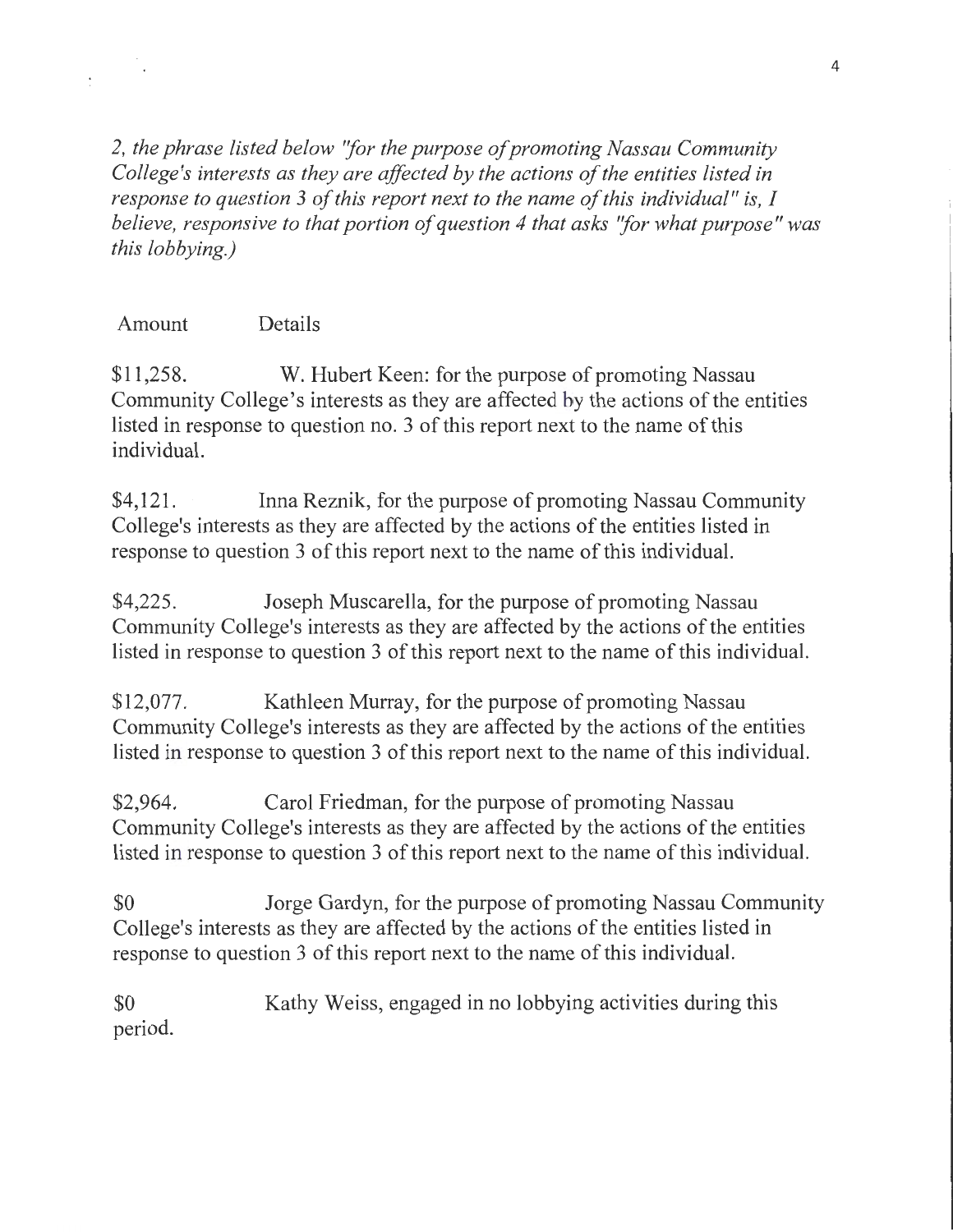\$0. Fisher Development Strategies: 21 Choir Lane, Westbury, N.Y. 11590-5723

 $\bar{\chi}$ 

 $\bar{\phantom{a}}$ 

6. List below the cumulative total amounts earned for lobbying throughout the year: *(NOTE, this response as to the cumulative is based on the same assumptions that I articulated in response to question 4.)* \$34,645.

**Note:** Daniel Fisher, retained lobbyist, was listed as County and State lobbyist for Nassau Community College. At this time, Mr. Fisher has done no lobbying for Nassau Community College on the County level in 2018.

7. List below the expenses incurred or expensed by lobbyist for purpose of lobbying.

| Amount   | Details                                                                                                                                                                                                                                                                                                                                                                                                                                                                                                                                                                                                                                                                                                                                                                                                                                                                |
|----------|------------------------------------------------------------------------------------------------------------------------------------------------------------------------------------------------------------------------------------------------------------------------------------------------------------------------------------------------------------------------------------------------------------------------------------------------------------------------------------------------------------------------------------------------------------------------------------------------------------------------------------------------------------------------------------------------------------------------------------------------------------------------------------------------------------------------------------------------------------------------|
| \$34,645 | Nassau Community College: activities related to the passage by<br>the County of the College budget; activities related to passage of<br>legislation to allow the County to borrow money on behalf of<br>the College for its Capital improvement Plan; seeking<br>to fill a vacancy on the College's Board of Trustees; activities<br>relating to the College's capital projects. County Executive's<br>Administration, County Legislature and the Nassau Interim<br>Finance Authority were the entities lobbied. Money spent in<br>the form of salary (in the above described amounts) to Thomas<br>Dolan, W. Hubert Keen, Kenneth Saunders,<br>Inna Reznik, Joseph Muscarella, Kathleen Murray, Carol<br>Friedman. The County Executive's Administration, the County<br>Legislature and the Nassau Interim Finance Authority were the<br>entities which were lobbied. |
| \$0      | W. Hubert Keen                                                                                                                                                                                                                                                                                                                                                                                                                                                                                                                                                                                                                                                                                                                                                                                                                                                         |
| \$0      | Inna Reznik                                                                                                                                                                                                                                                                                                                                                                                                                                                                                                                                                                                                                                                                                                                                                                                                                                                            |
| \$0      | Joseph Muscarella                                                                                                                                                                                                                                                                                                                                                                                                                                                                                                                                                                                                                                                                                                                                                                                                                                                      |
| \$0      | Kathleen Murray                                                                                                                                                                                                                                                                                                                                                                                                                                                                                                                                                                                                                                                                                                                                                                                                                                                        |
| \$0      | Carol Friedman                                                                                                                                                                                                                                                                                                                                                                                                                                                                                                                                                                                                                                                                                                                                                                                                                                                         |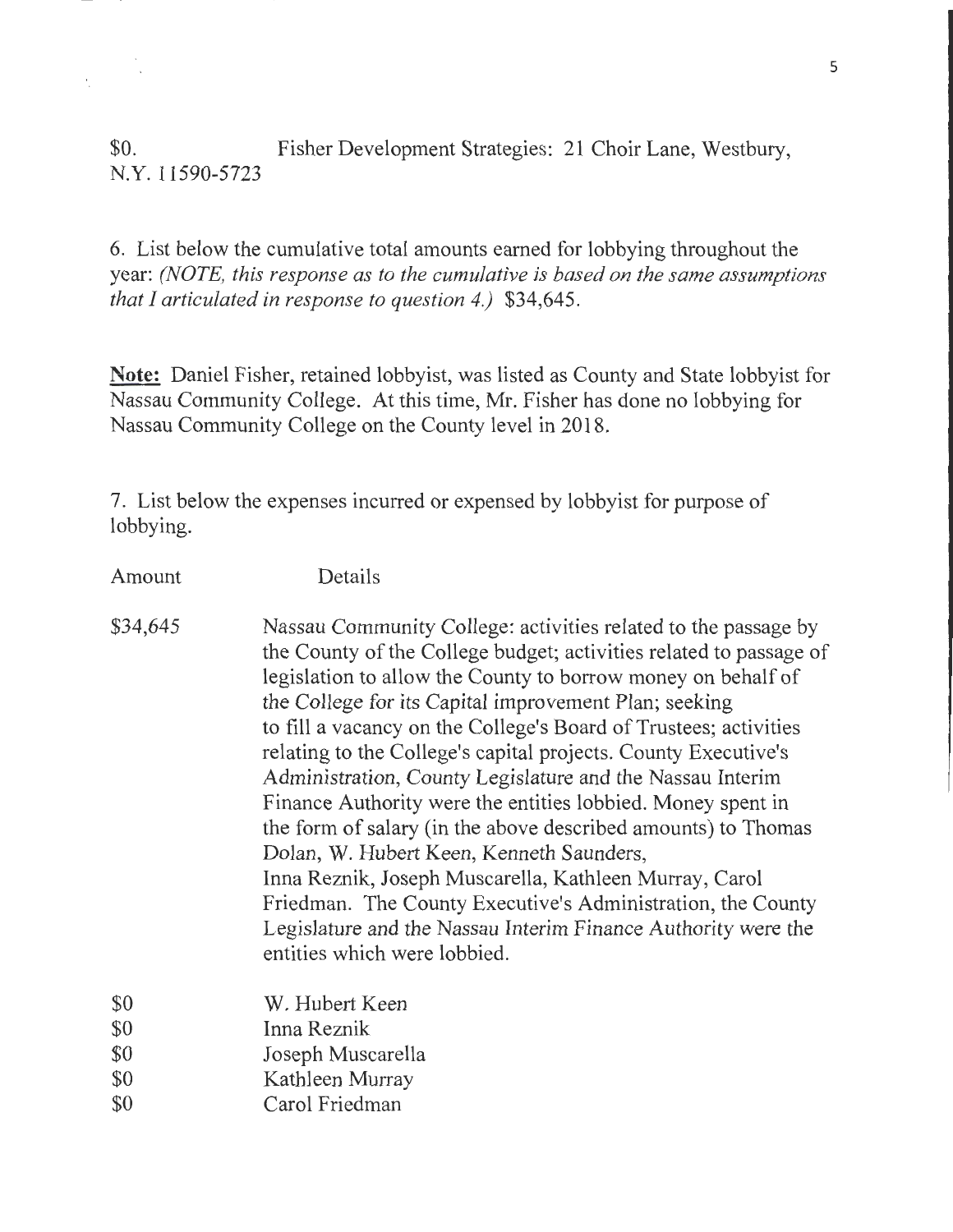| \$0 | Jorge Gardyn |
|-----|--------------|
| \$0 | Kathy Weiss  |

8. List below the cumulative total amounts expended for lobbying throughout the year: \$34,645

I understand that copies of this form will be sent to the Nassau County Department of Information Technology ("IT") to be posted on the County's website.

I also understand that upon termination of retainer, employment or designation, I must give written notice to the County Attorney within thirty (30) days of termination.

VERIFICATION: I certify all statements on this statement are true, correct and complete to the best of my knowledge, and I understand that the willful making of any false statement of material fact herein will subject me to the provisions of law relevant to the making and filing of false instruments and will render such statement null and void.

January 8,2019 Dated:

| Signed: |  |
|---------|--|
|---------|--|

Print Name: Kathleen Murray

Title: V.P. Institutional Advancement

| <b>STATE OF NEW YORK</b> |                                                                                                                                         |
|--------------------------|-----------------------------------------------------------------------------------------------------------------------------------------|
| <b>COUNTY of NASSAU</b>  | SS:                                                                                                                                     |
| Sworn before me this     |                                                                                                                                         |
| Day of                   | 2019                                                                                                                                    |
|                          | <b>ANNE E. BRANDI</b><br>Notary Public, State of New York<br>No. 01BR6104733<br><b>Qualified in Nassau County</b><br>January 26, $20\%$ |

6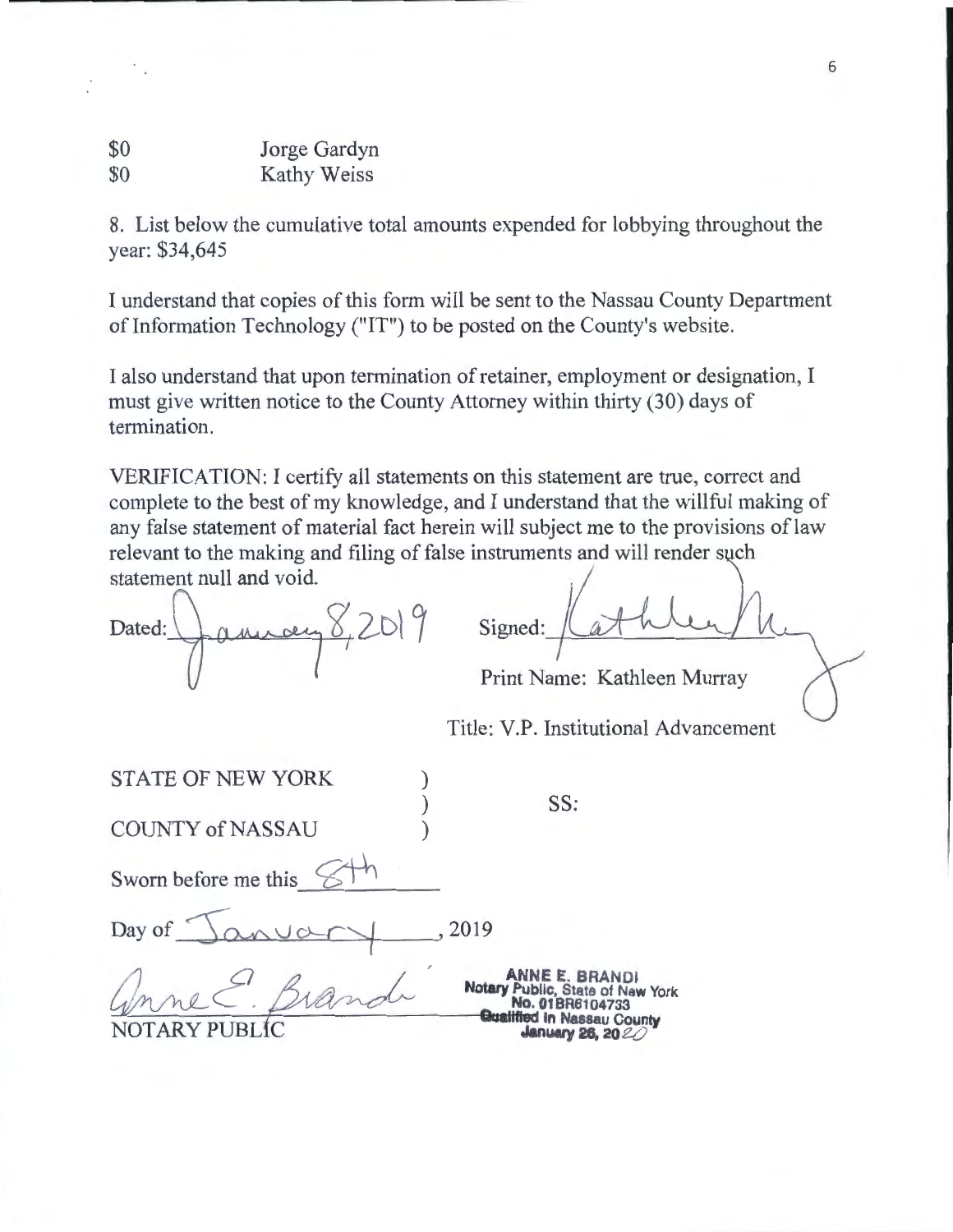# I, Dr. W. Hubert Keen **President**

Nassau Community College, hereby designate: {Name of Organization)

Kate Murray to make and file:

NY STATE LOBBYIST STATEMENTS OF REGISTRATION; NY STATE LOBBYIST BI-MONTHLY REPORTS; and NY STATE CLIENT SEMI-ANNUAL REPORTS

> For the calendar years: 2018-2019

 $V$ .  $V$ 

Dr. W. Hubert Keen; President Nassau Community College

Accepted by: Kathleen Murray: V.P. Institutional Advancement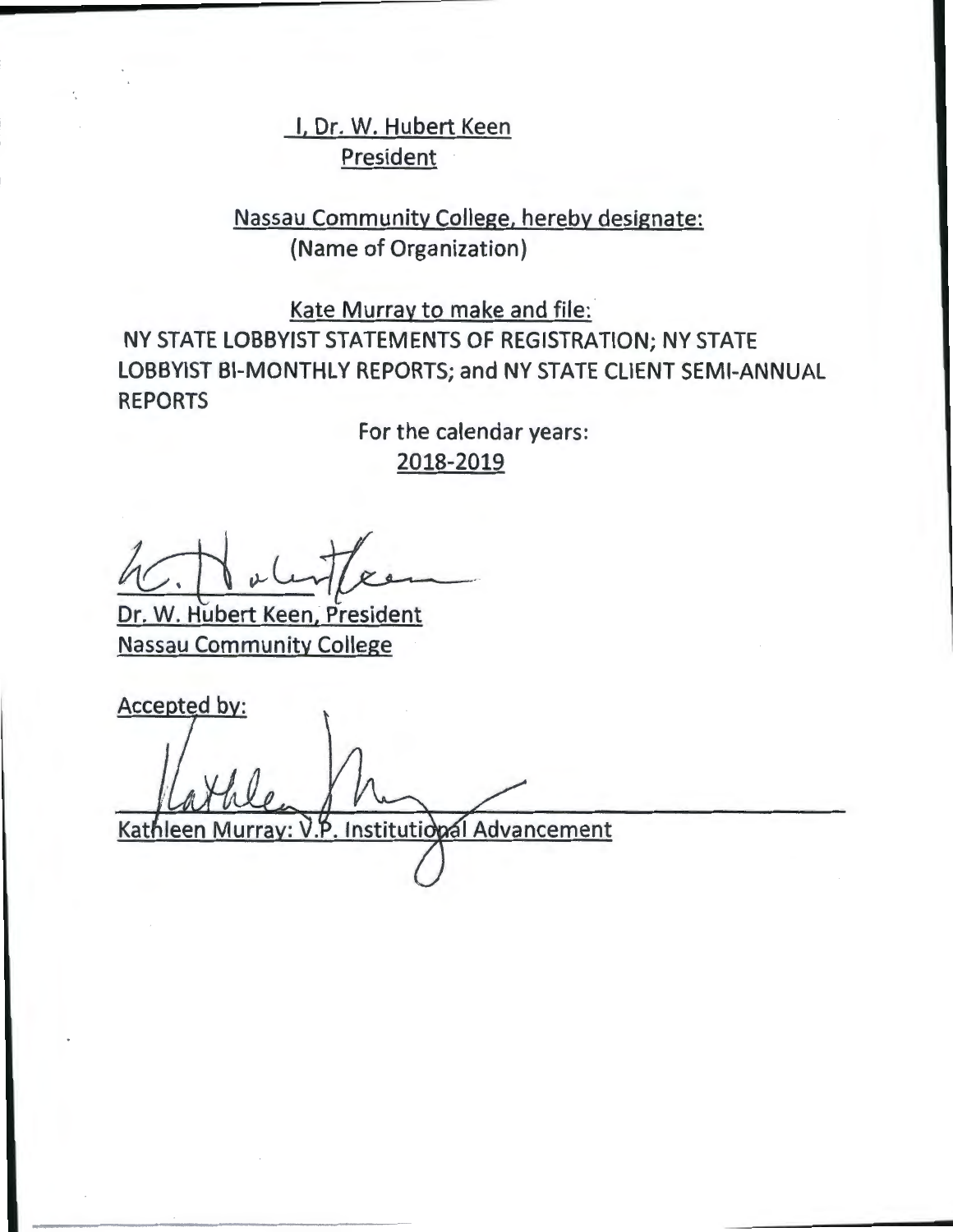NASSAU COMMUNITY COLLEGE of the County of Nassau, State of New York One Education Drive Garden City, New York 11530-6793

| Requisition Number: |  |
|---------------------|--|
|---------------------|--|

Resp. Ctr. / Obj. Code:

## CONTRACT **FOR** SERVICES

THIS AGREEMENT, dated as of July 25, 2017 (together with the schedules, appendices, attachments and exhibits, if any, this "Agreement"), between (i) Nassau Community College, having its principal office at One Education Drive, Garden City, New York 11530-6793 (the "College"), of Nassau County, a municipal corporation having its principal office at One West Street, Mineola, New York 11501 (the "County") and (ii) Fisher Development Strategies, having its principal office at 21 Choir Lane, Westbury, New York 11590, (the "Contractor").

### W IT N E S S E T H:

WHEREAS, the College desires to retain the Contractor to perform lobbying and advocacy services, as further described in this Agreement; and

WHEREAS, the Contractor is willing and able to perform the services described in this Agreement;

WHEREAS, the Contractor has been awarded this Professional Services Agreement for Lobbying Services pursuant to Request for Proposals No. 061317-0209, with an opening date of June 13, 2017.

NOW, THEREFORE, in consideration of the premises and mutual covenants contained in this Agreement, the parties agree as follows:

1. Term. This Agreement shall commence on August 1, 2017, and terminate July 31, 2020 with an option by the College to extend the Agreement for two (2) additional years, subject to the encumbrance of funds and appropriate College approvals. All extensions are subject to the mutual written consent of both parties.

2. Services. The services to be provided by the Contractor under this Agreement shall consist of undertaking lobbying and advocacy efforts with the New York State Governor, New York State Legislature, the Nassau County Executive and the Nassau County Legislature on behalf of the College, whereby the Contractor will focus its efforts on the State budget and any other general legislation as it affects the College for the purpose of improving the educational experience for the students and the College Community, hereinafter referred to as (the "Services"). The Contractor's services are to be performed largely off-site but the Contractor will, upon request of the College, work at the College's offices or other locations, as designated by the College. On a monthly basis, the Contractor shall submit a report to the College, outlining the dates and hours during which lobbying efforts took place, and summarizing the lobbying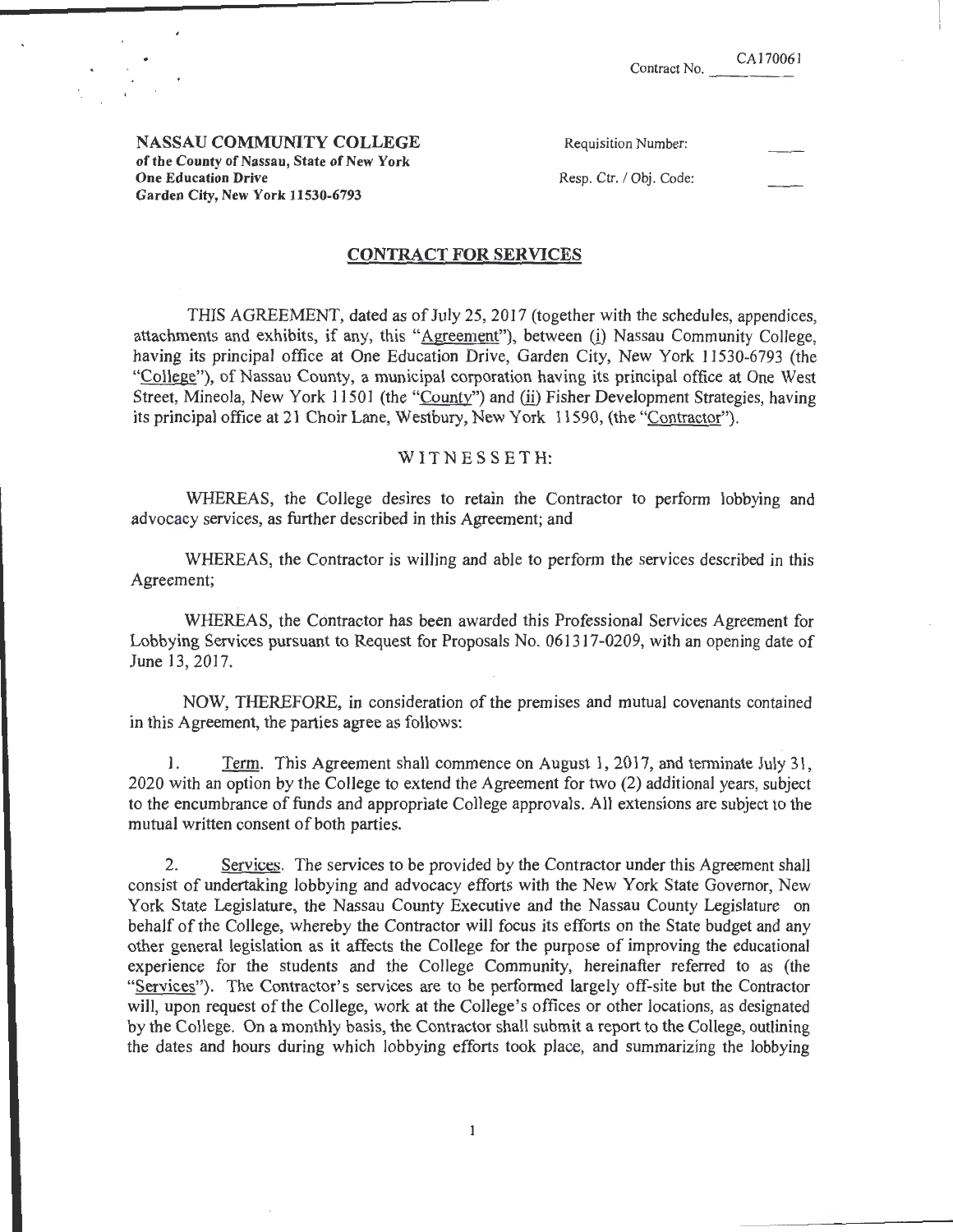efforts engaged in on behalf of the College. Contractual activities will be coordinated with the College's General Counsel for Governmental Relations.

3. Payment. (a) Amount of Consideration. (i) In full consideration for the Services to be rendered by the Contractor to the College for the term of this Agreement, the Contractor will be paid at the following rates:

| August 1, 2017 - July 31, 2018: | $$205.00$ per hour |
|---------------------------------|--------------------|
| August 1, 2018 - July 31, 2019: | $$215.00$ per hour |
| August 1, 2019 July 31, 2020:   | $$225.00$ per hour |

Contractor agrees that this compensation includes reimbursement for Contractor's travel time and expenses, and for all other costs incidental to Services to be provided by Contractor under this Agreement. The Contractor shall not bill the College for travel time, unless lobbying services for the College are performed during such travel time. College will not provide reimbursement for lodging and meals during Contractor's travel.

The parties acknowledge that the maximum amount of compensation for the services rendered by the Contractor during the first year of this Agreement shall not exceed Sixty Thousand Dollars (\$60,000.00) (''the First Year Maximum Amount"). Funding for the subsequent years of the Agreement will be encumbered as necessary.

(b) Payment. The Contractor acknowledges that payment may only be made to the Contractor upon Contractor's compliance with the College's bill paying procedures, including submitting an invoice to the College Accounts Payable Department (Tower 6th Floor, One Education Drive, Garden City, NY 11530), which lists in sufficient detail the services rendered, the date(s) services were performed, and fees charged. By submitting an invoice, the Contractor certifies that all services were rendered as set forth on the invoice, that the fees charged are in accordance with this Contract for Services, that the claim is just, true and correct, and actually due and owing and has not been previously claimed.

(c) Timing of Payment Claims. The Contractor shall submit claims no later than three (3) months following the College's receipt of the services that are the subject of the claim and no more frequently than once a month.

(d) No Duplication of Payments. Payments under this Agreement shall not duplicate payments for any work performed or to be performed under other agreements between the Contractor and any funding source including the College.

(e) Payments in connection with Termination or Notice of Termination. Unless a provision of this Agreement expressly states otherwise, payments to the Contractor following the termination of this Agreement shall not exceed payments made as consideration for services that were (i) performed prior to termination, (ii) authorized by this Agreement to be performed, and (ill) not performed after the Contractor received notice that the College did not desire to receive such services.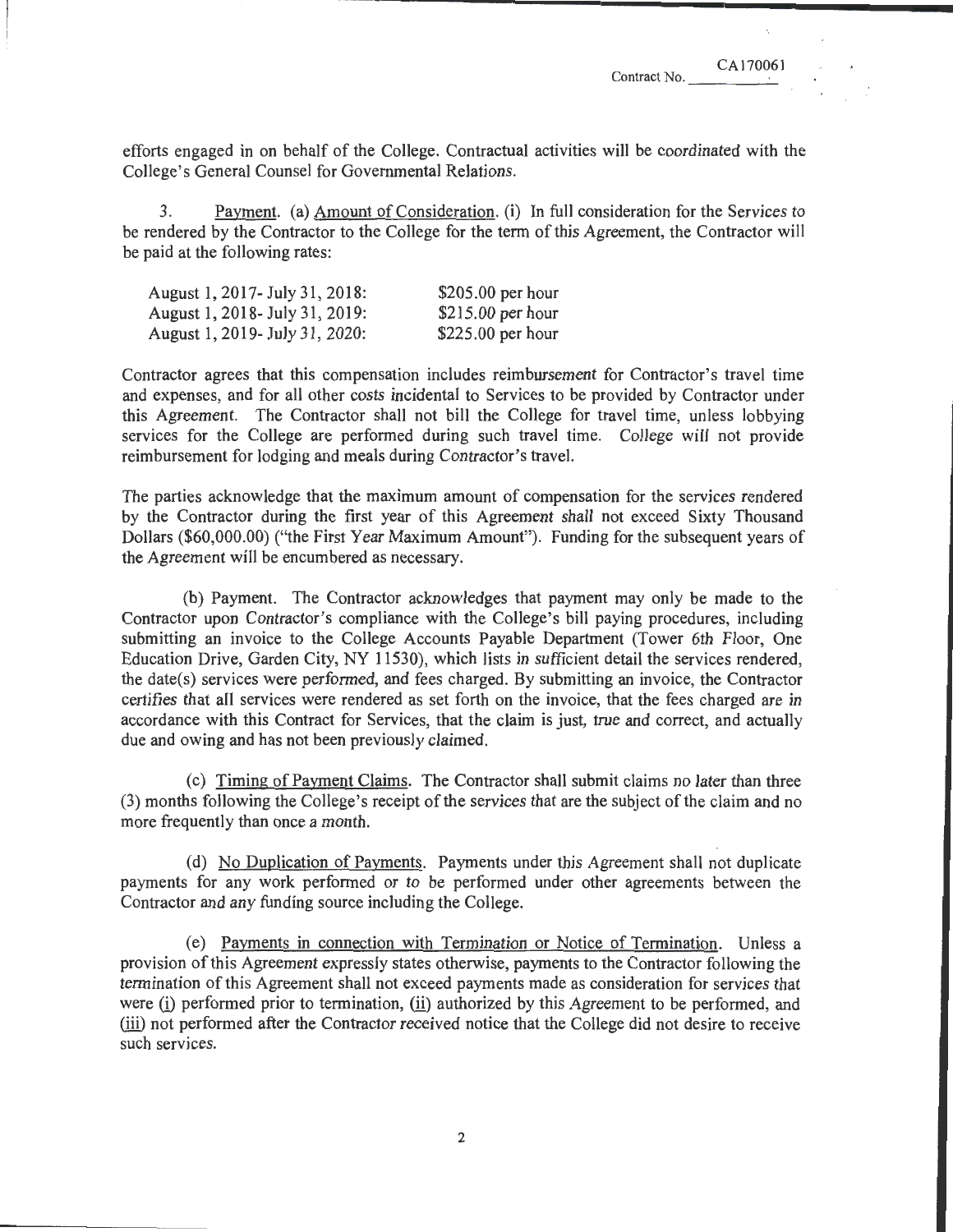4. Independent Contractor. The Contractor is an independent contractor of the College or County. The Contractor shall not, nor shall any officer, director, employee, servant, agent or independent contractor of the Contractor (a "Contractor Agent"), be (i) deemed a College or County employee, (ii) commit the College or County to any obligation, or (iii) hold himself out as a College or County employee or Person with the authority to commit the College or County to any obligation. As used in this Agreement the word "Person" means any individual person, entity (including partnerships, corporations and limited liability companies), and government or political subdivision thereof (including agencies, bureaus, offices and departments thereof).

5. No Arrears or Default. The Contractor is not in arrears to the College or County upon any debt or contract and it is not in default as surety, contractor, or otherwise upon any obligation to the College or County, including any obligation to pay taxes to, or perform services for or on behalf of, the College or County.

6. Compliance With Law. (a) Generally. The Contractor shall comply with any and all applicable Federal, State and local Laws, including, but not limited to those relating to conflicts of interest, discrimination, and disclosure of information, in connection with its performance under this Agreement. In furtherance of the foregoing, the Contractor is bound by and shall comply with the terms of Appendix EE attached hereto. As used in this Agreement the word "Law" includes any and all statutes, local laws, ordinances, rules, regulations, applicable orders, and/or decrees, as the same may be amended from time to time, enacted, or adopted.

(b) Nassau County Living Wage Law. Pursuant toLL 1-2006, as amended, and to the extent that a waiver has not been obtained in accordance with such law or any rules of the County Executive, the Contractor agrees as follows:

- (i) Contractor shall comply with the applicable requirements of the Living Wage Law, as amended;
- (ii) Failure to comply with the Living Wage Law, as amended, may constitute a material breach of this Agreement, the occurrence of which may be determined solely by the County. Contractor has the right to cure such breach within thirty days of receipt of notice of breach from the County. In the event that such breach is not timely cured, the County may terminate this Agreement as well as exercise any other rights available to the County under applicable law.
- (iii) It shall be a continuing obligation of the Contractor to inform the County of any material changes in the content of its certification of compliance, attached to this Agreement as Appendix L, and shall provide to the County any information necessary to maintain the certification's accuracy.

(c) Records Access. The parties acknowledge and agree that all records, information, and data ("Information") acquired in connection with performance or administration of this Agreement shall be used and disclosed solely for the purpose of performance and administration of the contract or as required by law. The Contractor acknowledges that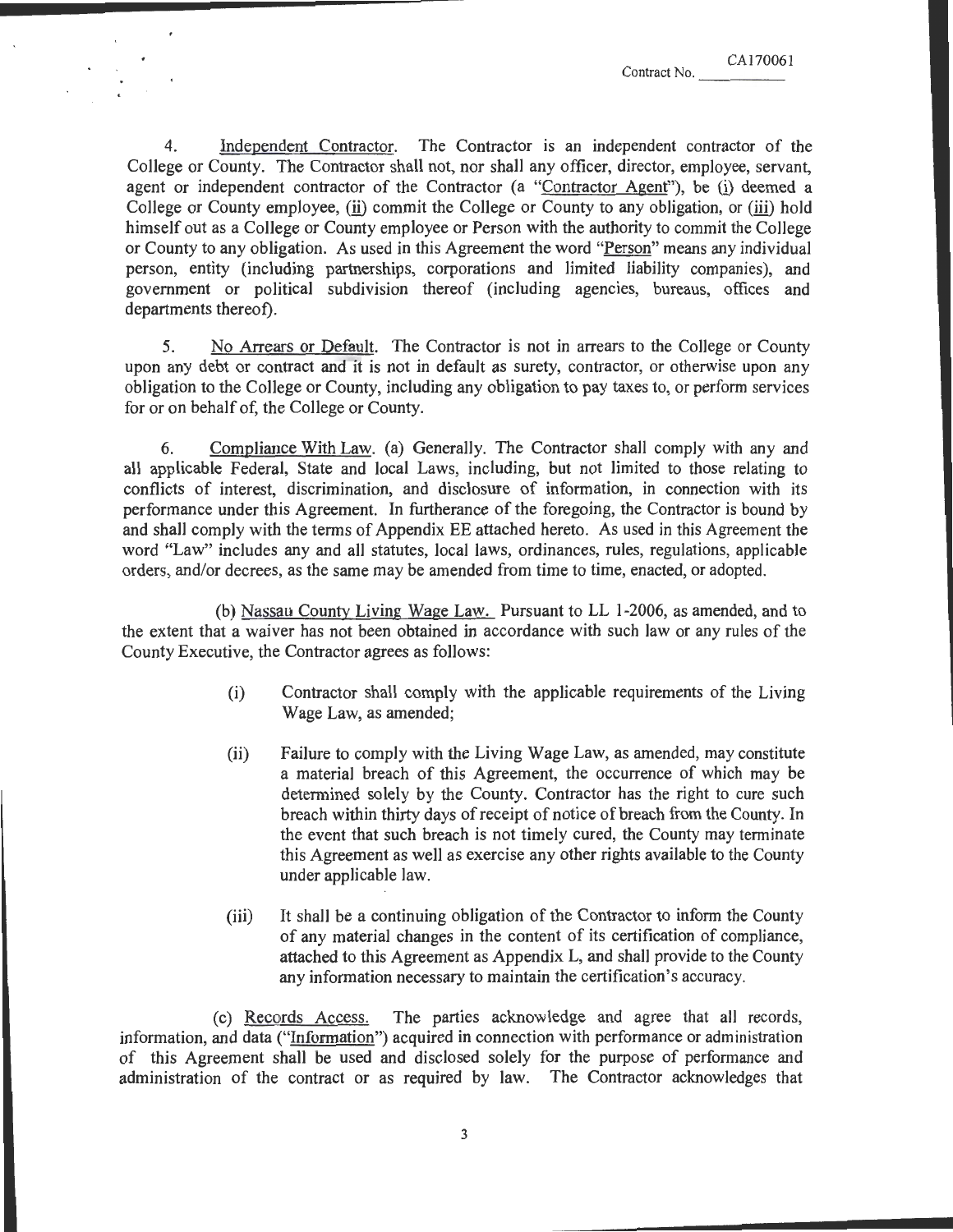CA170061

Contractor Information in the College and/or the County's possession may be subject to disclosure under Article 6 of the New York State Public Officer's Law ("Freedom of Information Law" or "FOIL"). In the event that such a request for disclosure is made, the County shall make reasonable efforts to notify the Contractor of such request prior to disclosure of the Information so that the Contractor may take such action as it deems appropriate.

7. Minimum Service Standards. Regardless of whether required by Law: (a) The Contractor shall, and shall cause Contractor Agents to, conduct its, his or her activities in connection with this Agreement so as not to endanger or harm any Person or property.

(b) The Contractor shall deliver services under this Agreement in a professional manner consistent with the best practices of the industry in which the Contractor operates. The Contractor shall take all actions necessary or appropriate to meet the obligation described in the immediately preceding sentence, including obtaining and maintaining, and causing all Contractor Agents to obtain and maintain, all approvals, licenses, and certifications ("Approvals") necessary or appropriate in connection with this Agreement.

(c) In connection with the termination or impending termination of this Agreement the Contractor shall, regardless of the reason for termination, take all actions reasonably requested by the county (including those set forth in other provisions of this Agreement) to assist the College in transitioning the Contractor's responsibilities under this Agreement. The provisions of this subsection shall survive the termination of this Agreement

8. Indemnification; Defense; Cooperation. (a) The Contractor shall be solely responsible for and shall indemnify and hold harmless the County, the College and its officers, employees, and agents (the "Indemnified parties") from and against any and all liabilities, losses, costs, expenses (including, without limitation, attorney's fees and disbursements) and damages ("Losses"), arising out of or in connection with any acts or omissions of the Contractor or a Contractor Agent, regardless of whether due to negligence, fault, or default, including Losses in connection with any threatened investigation, litigation or other proceeding or preparing a defense to or prosecuting the same; provided, however, that the Contractor shall not be responsible for that portion, if any, of a Loss that is caused by the negligence of the County or College.

(b) The Contractor shall, upon the County's demand and at the County's direction, promptly and diligently defend, at the Contractor's own risk and expense, any and all suits, actions, or proceedings which may be brought or instituted against one or more Indemnified Parties for which the Contractor is responsible under this Section, and, further to the Contractor's indemnification obligations, the Contractor shall pay and satisfy any judgment, decree, loss or settlement in connection therewith.

(c) The Contractor shall, and shall cause Contractor Agents to, cooperate with the County and the College in connection with the investigation, defense or prosecution of any action, suit or proceeding in connection with this Agreement, including the acts or omissions of the Contractor and/or a Contractor Agent in connection with this Agreement.

(d) The provisions of this Section shall survive the termination of this Agreement.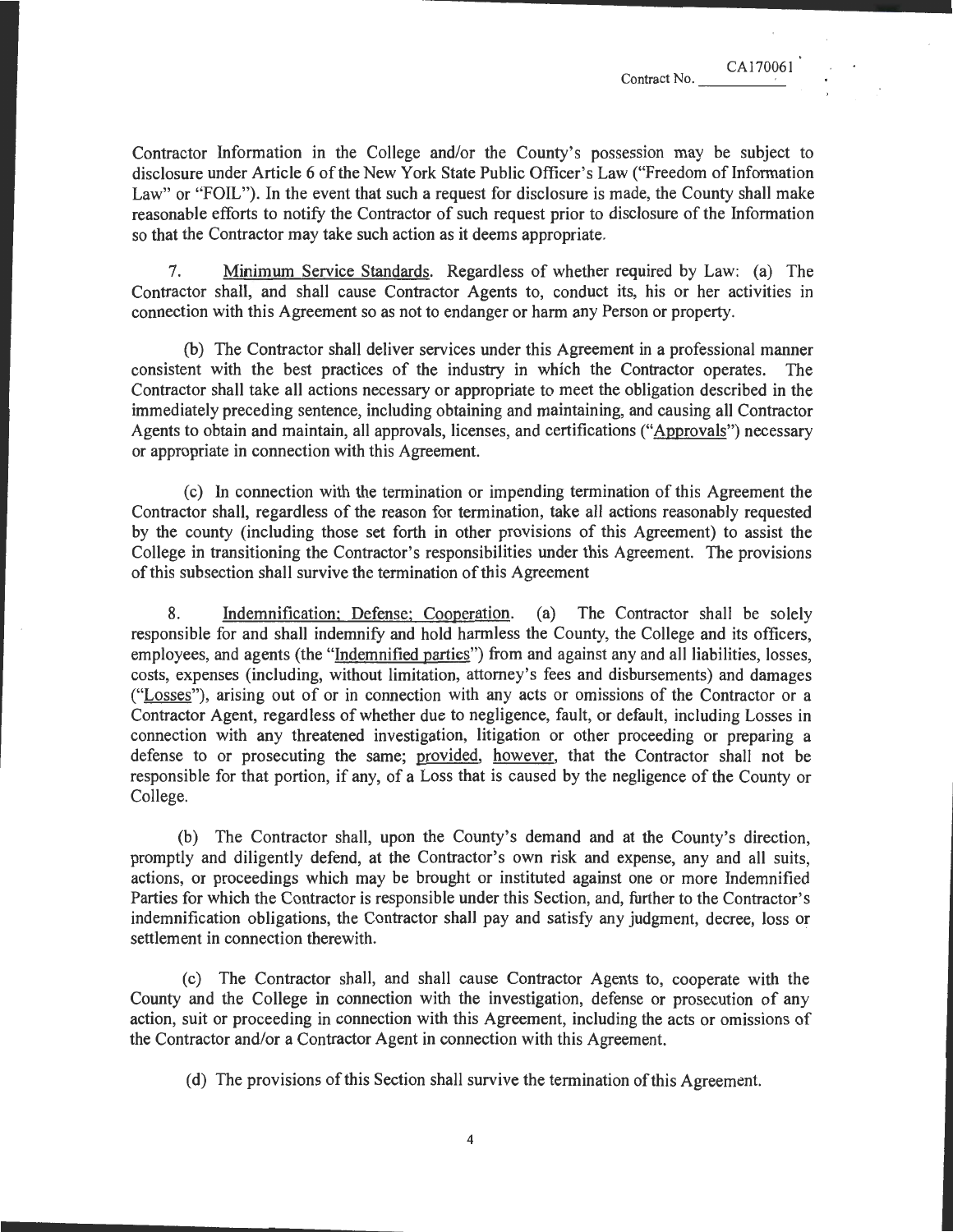9. Insurance. (a) Types and Amounts. The Contractor shall obtain and maintain throughout the term of this Agreement, at its own expense: (i) one or more policies for commercial general liability insurance, which policy(ies) shall name "Nassau County" and "Nassau Community College" as additional insured with "Nassau Community College" as certificate holder and have a minimum single combined limit of liability of not less than one million dollars  $(\text{$}1,000,000)$  per occurrence, (ii) if contracting in whole or part to provide professional services, one or more policies for professional liability insurance, which policy(ies) shall have a minimum single combined limit liability of not less than one million dollars  $(1,000,000)$  per occurrence and two million dollars  $(2,000,000)$  aggregate coverage, (iii) compensation insurance for the benefit of the Contractor's employees ("Workers' Compensation Insurance"), which insurance is in compliance with the New York State Workers' Compensation Law, and (iv) such additional insurance as the County or College may from time to time specify.

(b) Acceptability; Deductibles; Subcontractors. All insurance obtained and maintained by the Contractor pursuant to this Agreement shall be (i) written by one or more commercial insurance carriers licensed to do business in New York State and acceptable to the County and College, and (ii) in form and substance acceptable to the County and College. The Contractor shall be solely responsible for the payment of all deductibles to which such policies are subject. The Contractor shall require any subcontractor hired in connection with this Agreement to carry insurance with the same limits and provisions required to be carried by the Contractor under this Agreement.

(c) Delivery; Coverage Change: No Inconsistent Action. Prior to the execution of this Agreement, copies of current certificates of insurance evidencing the insurance coverage required by this Agreement shall be delivered to the College. Not less than thirty (30) days prior to the date of any expiration or renewal of, or actual, proposed or threatened reduction or cancellation of coverage under, any insurance required hereunder, the Contractor shall provide written notice to the College of the same and deliver to the College renewal or replacement certificates of insurance. The Contractor shall cause all insurance to remain in full force and effect throughout the term of this Agreement and shall not take any action, or omit to take any action, that would suspend or invalidate any of the required coverages. The failure of the Contractor to maintain Workers' Compensation Insurance shall render this contract void and of no effect. The failure of the Contractor to maintain the other required coverages shall be deemed a material breach of this Agreement upon which the County or College reserves the right to consider this Agreement terminated as of the date of such failure.

10. Assignment; Amendment; Waiver; Subcontracting. This Agreement and the rights and obligations hereunder may not be in whole or part (i) assigned, transferred or disposed of, (ii) amended, (iii) waived, or (iv) subcontracted, without the prior written consent of the College President or his or her duly designated deputy (the "College President"), and any purported assignment, other disposal or modification without such prior written consent shall be null and void. The failure of a party to assert any of its rights under this Agreement, including the right to demand strict performance, shall not constitute a waiver of such rights.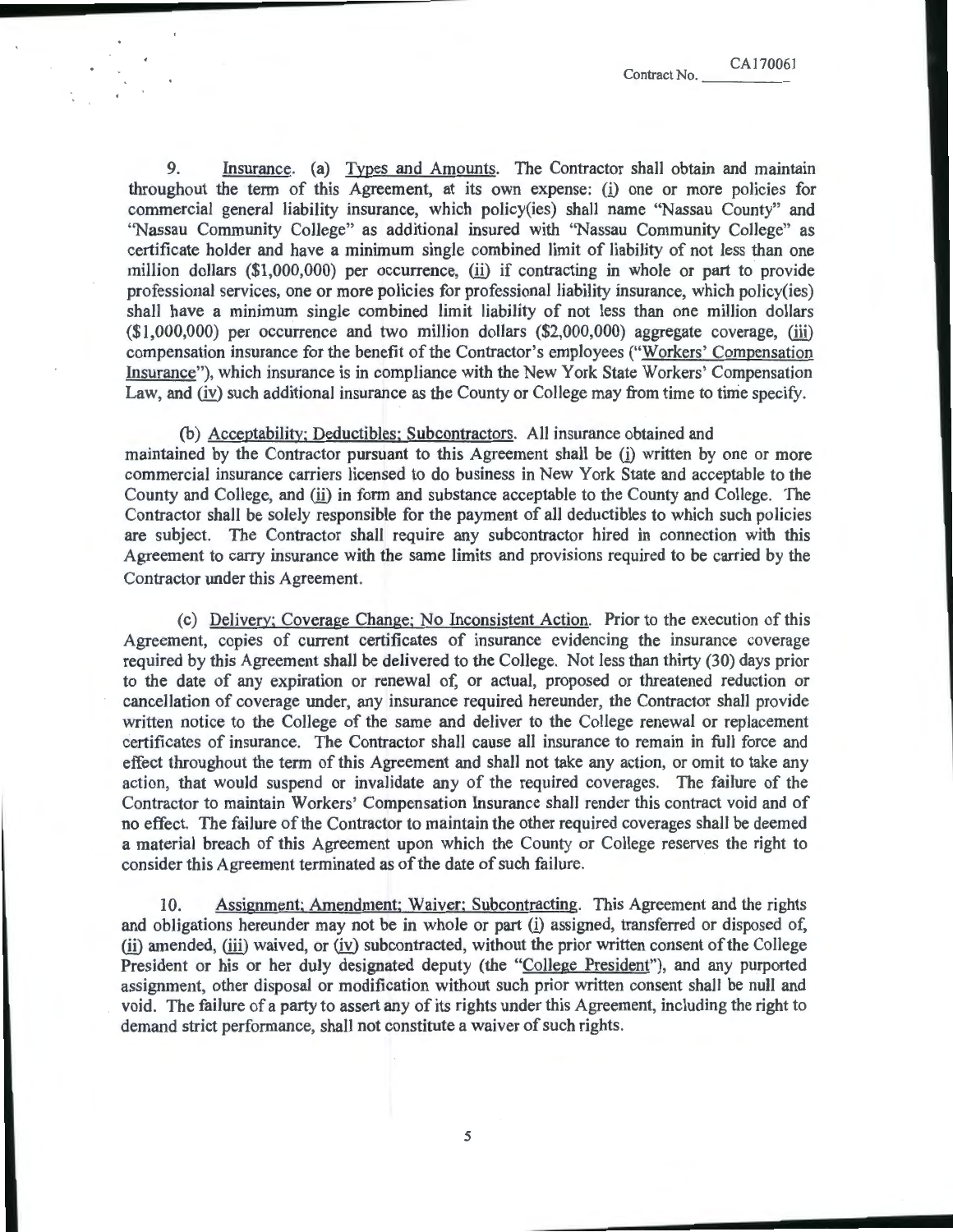11. Termination. (a) Generally. This Agreement may be terminated (i) for any reason by the College upon thirty (30) days' written notice to the Contractor,  $(i)$  for "Cause" by the College immediately upon the receipt by the Contractor of written notice of termination, (iii) upon mutual written Agreement of the College and the Contractor, and  $(iv)$  in accordance with any other provisions of this Agreement expressly addressing termination. As used in this Agreement the word "Cause" includes: (i) a breach of this Agreement; (ii) the failure to obtain and maintain in full force and effect all Approvals required for the services described in this Agreement to be legally and professionally rendered; and (iii) the termination or impending termination of federal or state funding for the services to be provided under this Agreement.

(b) By the Contractor. This Agreement may be terminated by the Contractor if performance becomes impracticable through no fault of the Contractor, where the impracticability relates to the Contractor's ability to perform its obligations and not to a judgment as to convenience or the desirability of continued performance. Termination under this subsection shall be effected by the Contractor delivering to the Director of Procurement (the "Director"), at least sixty (60) days prior to the termination date (or a shorter period if sixty days' notice is impossible), a notice stating (i) that the Contractor is terminating this Agreement in accordance with this subsection, (ii) the date as of which this Agreement will terminate, and (iii) the facts giving rise to the Contractor's right to terminate under this subsection. A copy of the notice given to the Director shall be given to the College Counsel on the same day that notice is given to the Director.

(c) Contractor Assistance Upon Termination. In connection with the termination or impending termination of this Agreement the Contractor shall, regardless of the reason for termination, take all actions reasonably requested by the College (including those set forth in other provisions of this Agreement) to assist the College in transitioning the Contractor's responsibilities under this Agreement. The provisions of this Section shall survive the termination of this Agreement.

12. Accounting Procedures; Records. The Contractor shall maintain and retain, for a period of six (6) years following the later of termination of or final payment under this Agreement, complete and accurate records, documents, accounts and other evidence, whether maintained electronically or manually ("Records"), pertinent to performance under this Agreement. Records shall be maintained in accordance with Generally Accepted Accounting Principles. Such Records shall at all times be available for audit and inspection by the Comptroller, the College, any other governmental authority with jurisdiction over the provision of services hereunder and/or the payment therefore, and any of their duly designated representatives. The provisions of this Section shall survive the termination of this Agreement.

13. Limitations on Actions and Special Proceedings Against the County. No action or special proceeding shall lie or be prosecuted or maintained against the County or College upon any claims arising out of or in connection with this Agreement unless:

(a) Notice. At least thirty (30) days prior to seeking relief the Contractor shall have presented the demand or claim(s) upon which such action or special proceeding is based in writing to the College Counsel for adjustment and the College shall have neglected or refused to make an adjustment or payment on the demand or claim for thirty (30) days after presentment. The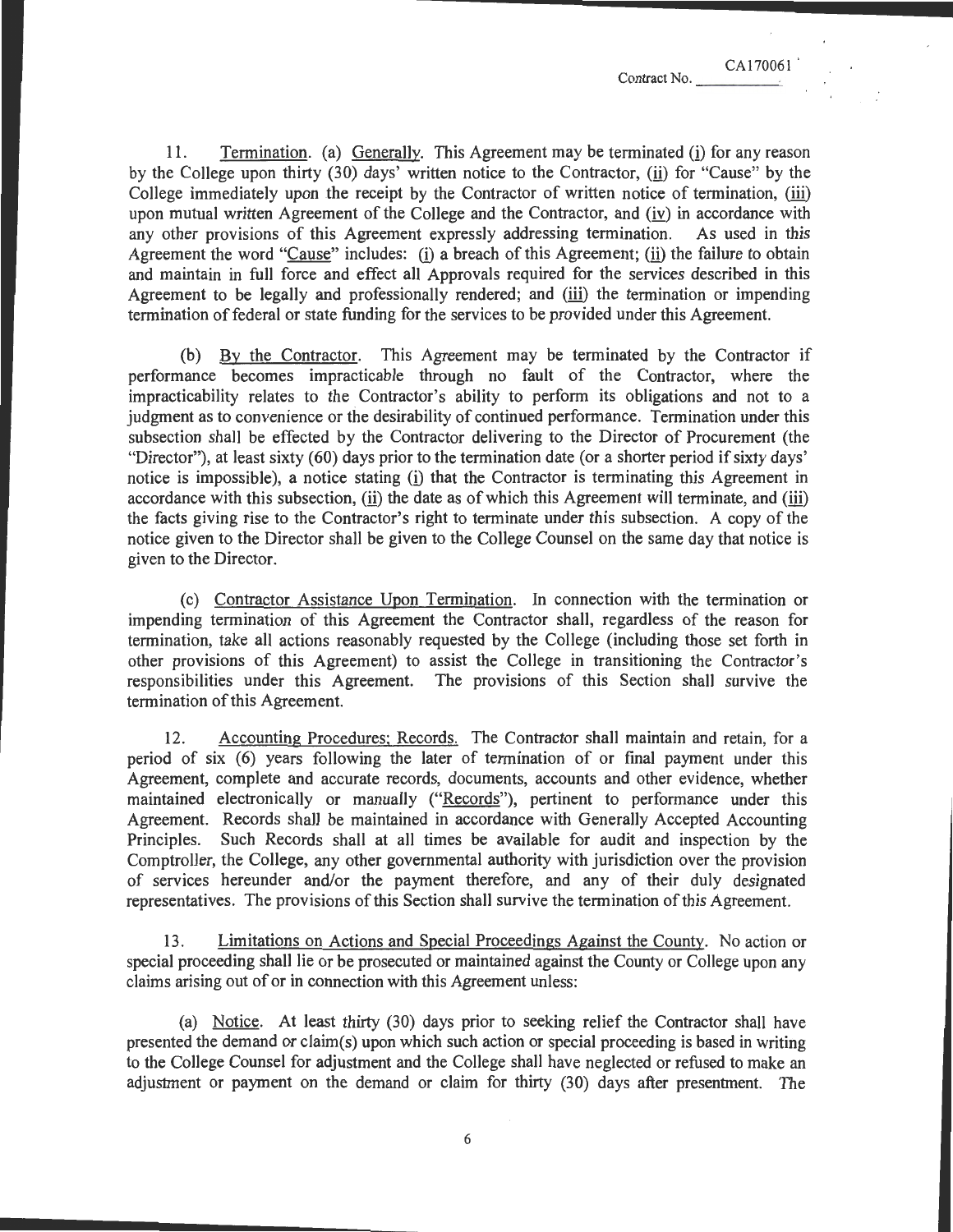CA170061

Contractor shall send or deliver copies of the documents presented to the College Counsel under this Section to each of (i) the applicable Department Vice President and the (ii) the County Attorney (at the address specified above for the County) on the same day that documents are sent or delivered the College Counsel. The complaint or necessary moving papers of the Contractor shall allege that the above-described actions and inactions preceded the Contractor's action or special proceeding against the County/College.

(b) Time Limitation. Such action or special proceeding is commenced within the earlier of (i) one (1) year of the first to occur of  $(A)$  final payment under or the termination of this Agreement, and  $(B)$  the accrual of the cause of action, and (ii) the time specified in any other provision of this Agreement.

14. Work Performance Liability. The Contractor is and shall remain primarily liable for the successful completion of all work in accordance this Agreement irrespective of whether the Contractor is using a Contractor Agent to perform some or all of the work contemplated by this Agreement, and irrespective of whether the use of such Contractor Agent has been approved by the County.

15. Consent to Jurisdiction and Venue; Governing Law. Unless otherwise specified in this Agreement or required by Law, all claims or actions with respect to this Agreement shall be resolved exclusively by a court of competent jurisdiction located in Nassau County in New York State and the parties expressly waive any objections to the same on any grounds, including venue and forum non conveniens. This Agreement is intended as a contract under, and shall be governed and construed in accordance with, the Laws of New York State, without regard to the conflict of laws provisions thereof.

16. Notices. Any notice, request, demand or other communication required to be given or made in connection with this Agreement shall be  $(a)$  in writing,  $(b)$  delivered or sent (i) by hand delivery, evidenced by a signed, dated receipt, (ii) postage prepaid via certified mail, return receipt requested, or (iii) overnight delivery via a nationally recognized courier service, (c) deemed given or made on the date the delivery receipt was signed by a College employee, three (3) business days after it is mailed or one (1) business day after it is released to a courier service, as applicable, and  $(d)(i)$  if to the Procurement Department, to the attention of the Director at One Education Drive, Tower 4, Garden City, NY, (ii) if to College's General Counsel's Office, to the attention of the College Counsel at the address specified above for the College, and (iii) if to the Contractor, to the attention of the person who executed this Agreement on behalf of the Contractor at the address specified above for the Contractor, or in each case to such other persons or addresses as shall be designated by written notice.

17. All Legal Provisions Deemed Included; Severability; Supremacy. (a) Every provision required by Law to be inserted into or referenced by this Agreement is intended to be a part of this Agreement. If any such provision is not inserted or referenced or is not inserted or referenced in correct form then (i) such provision shall be deemed inserted into or referenced by this Agreement for purposes of interpretation and  $(i)$  upon the application of either party this Agreement shall be formally amended to comply strictly with the Law, without prejudice to the rights of either party.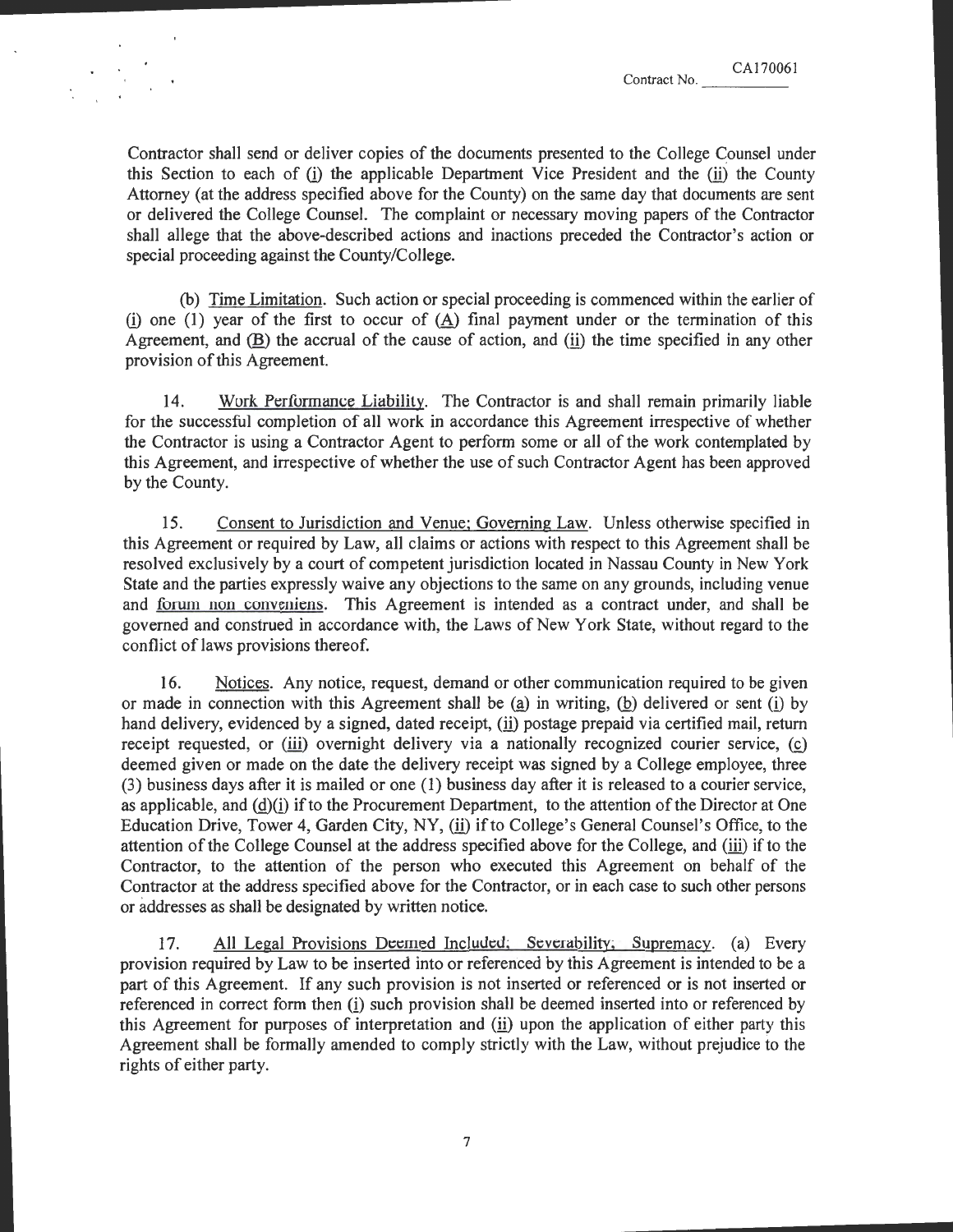(b) In the event that any provision of this Agreement shall be held to be invalid, illegal or unenforceable, the validity, legality and enforceability of the remaining provisions shall not in any way be affected or impaired thereby.

(c) Unless the application of this subsection will cause a provision required by Law to be excluded from this Agreement, in the event of an actual conflict between the terms set forth above the signature page to this Agreement and those contained in any schedule, exhibit, appendix, or attachment to this Agreement, the terms and conditions set forth above the signature page shall control. To the extent possible, all the terms of this Agreement should be read together as not conflicting.

18. Section and Other Headings. The section and other headings contained in this Agreement are for reference purposes only and shall not affect the meaning or interpretation of this Agreement.

19. Entire Agreement. This Agreement represents the full and entire understanding and agreement between the parties with regard to the subject matter hereof and supercedes all prior agreements (whether written or oral) of the parties relating to the subject matter of this Agreement.

20. Executorv Clause. Notwithstanding any other provision of this Agreement:

(a) Approval and Execution. The College shall have no liability under this Agreement (including any extension or other modification of this Agreement) to any Person unless (i) all College approvals have been obtained, and (ii) this Agreement has been executed by the College President (as defined in this Agreement).

(b) Availability of Funds. The College shall have no liability under this Agreement (including any extension or other modification of this Agreement) to any Person beyond funds appropriated and encumbered or otherwise lawfully available for this Agreement, and, if any portion of the funds for this Agreement are from the state and/or federal governments, then beyond funds available to the County from the state and/or federal governments.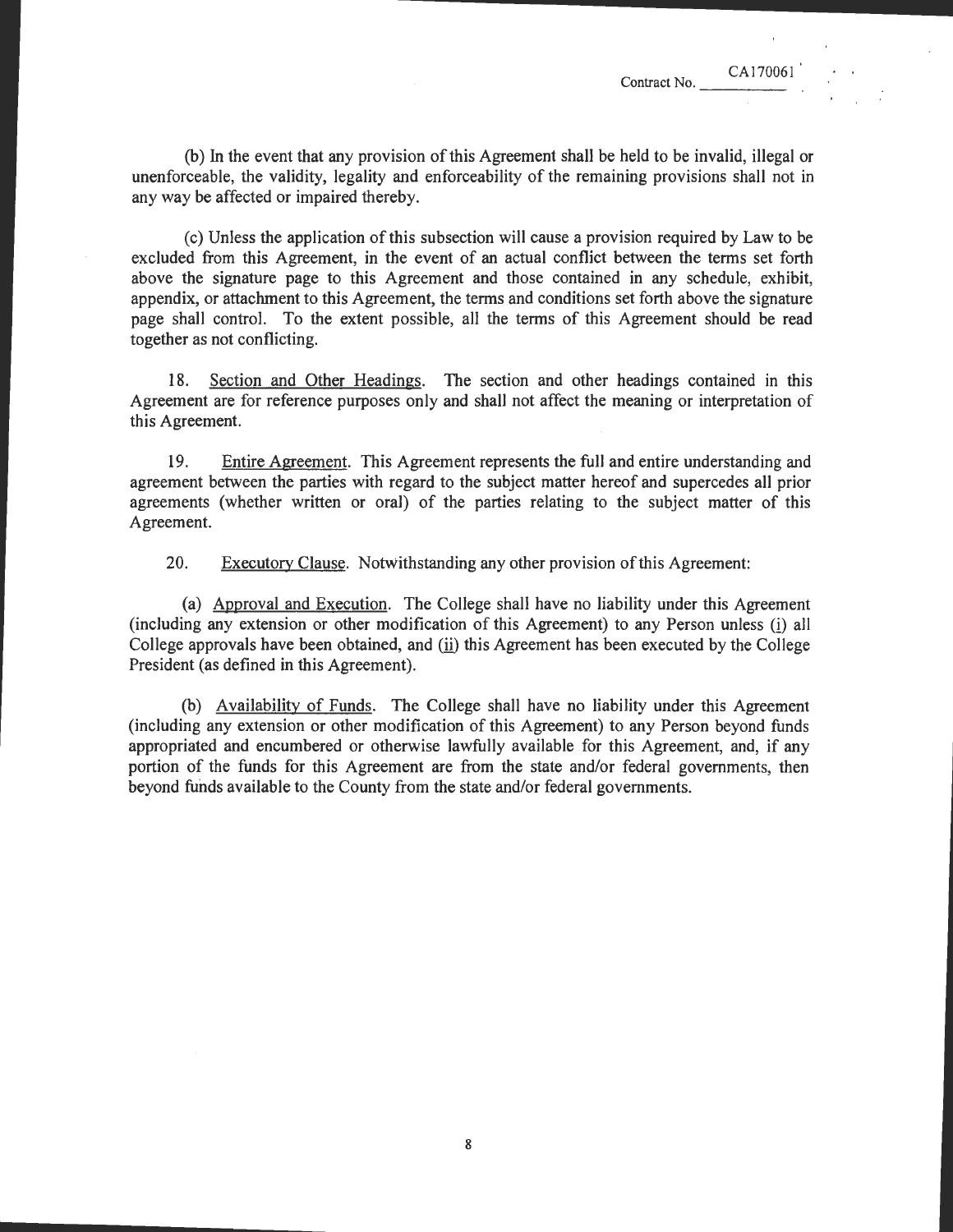Contract No.

#### CAI70061

OFFICE OF THE COUNTY ATTORNEY By: Name: **r,)** \ L-~ £ts **P--** ~ \$; ac cOdi <sup>~</sup> *.1i]z*   $\left| \cdot \right|$ Title:  $Der\{A\}$  Cash  $AH_1$  Date:  $7/28/17$ 

IN WITNESS WHEREOF, the Contractor and the College have executed this Agreement as of the date first above written.

FISHER DEVELOPMENT STRATEGIES Signature:  $P$ rint Name:  $\frac{D \text{AN}}{E}$   $\frac{E}{D}$   $\frac{M F}{S}$   $\frac{E}{E}$   $\frac{M G}{2}$  5, 2017

BUREAU OF REAL ESTATE & INSURANCE  $1<sub>th</sub>$ endres By: Name:  $\Delta$ Date:  $28/17$  $113$ TE CH Title:

DEPARTMENT VICE PRESIDENT By: Date: UL

PRESIDENT, NASSAU COMMUNIST COLLEGE Bv: Date: 7

I certify that this copy of the contract is a true and complete copy of this contract.

Dence Counsel A. Mac 8-8-17 ollege Counsel **Date**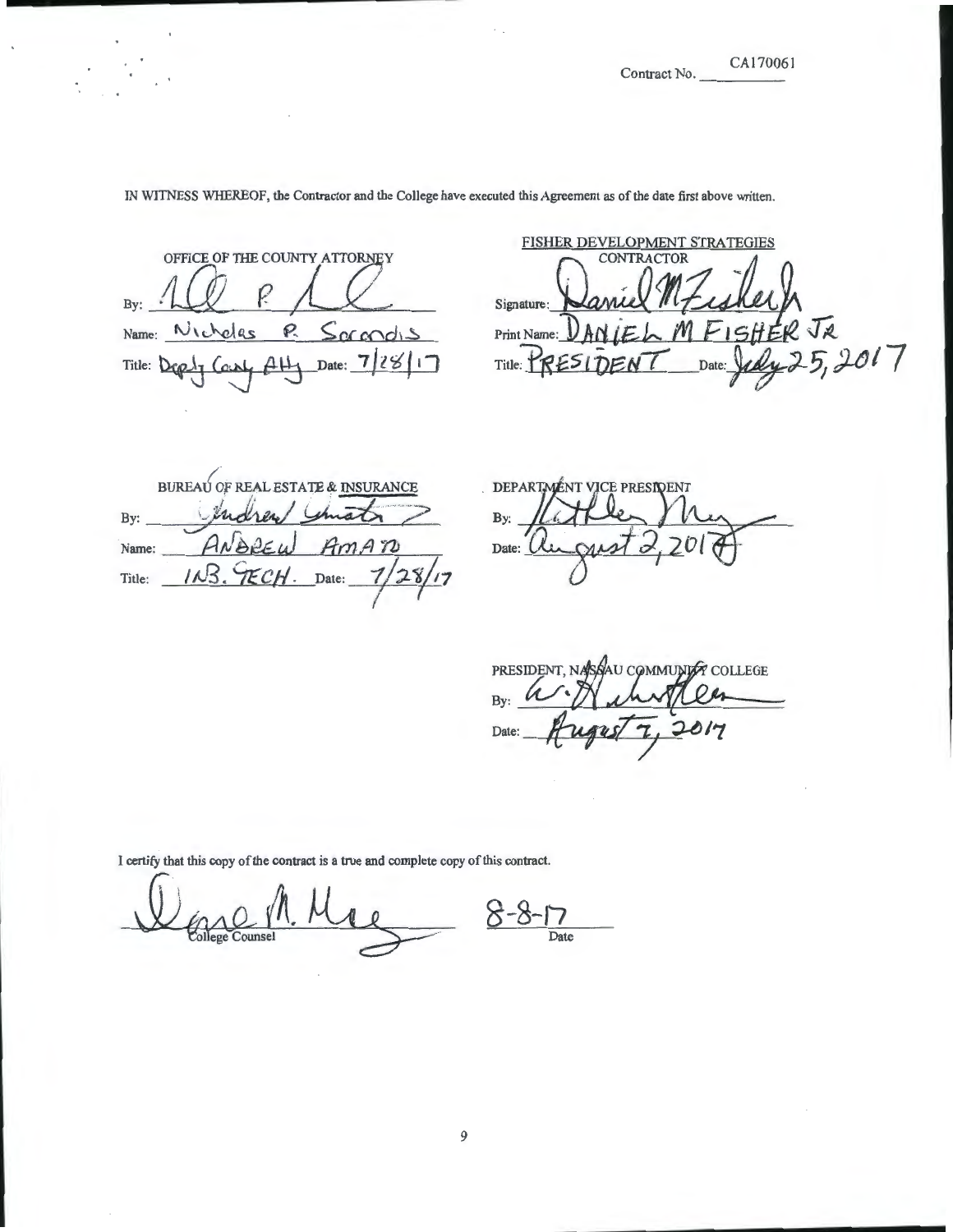### NASSAU COMMUNITY COLLEGE NOTARIZATION

STATE OF NEW YORK)

)ss.:

COUNTY OF NASSAU)

On the  $\int$ <sup>th</sup> day of  $\int$ u $\int$ u $\int$ u $\int$ in the year 2017 before me personally appeared

W. Hubert Keen, President of Nassau Community College, the municipal corporation described herein, and which executed the above instrument; and that he or she signed his or her name thereto pursuant to Section 205 of the County Government Law of Nassau County.

NOTARY PUBLIC

ANNE E. BRANDl Notary Public. State of New York No. 01**BR6104733**<br>Qualified **in Nassau County**<br>January 26, 2022

January 26, 20 Aluno:::> nsss&N Ul peunano **iQUARE <u>\*</u> # HUUA**<br>Yor welvio and and allow York<br>BSTAOT SHETO OUR

CONTRACTOR NOTARIZATION (corporations)

STATE OF NEW YORK)

)ss.:

*:.*  /f

COUNTY OF NASSAU )

company.

· '"I ·· ~~ .. ·.' *,r;·.* 

, On the 2\$d':;'of .;tYL '/ in the year 2017 before me personally appeared \_\_\_ \_ **BANIENM, FISHER JR** to me personally known, who, being by me duly swprn, did depose and say that he or she resides in the County of  $N/155/11$  that he or she is a  $\overline{PRES}$  |  $\overline{DEFN}$  of **f15HER OUCONTION** the organization/corporation described herein and which executed the above instrument; and that he or she signed his or her name thereto by authority of the partners of said limited liability -....

 $N_l$  $\bigcirc^\nu$  $\iota$ neskt

*Diane Strong* Notary Public, State of New York No.01ST6319789 ~~alified in Nassau County *0*  Commission Expires February 23,  $60$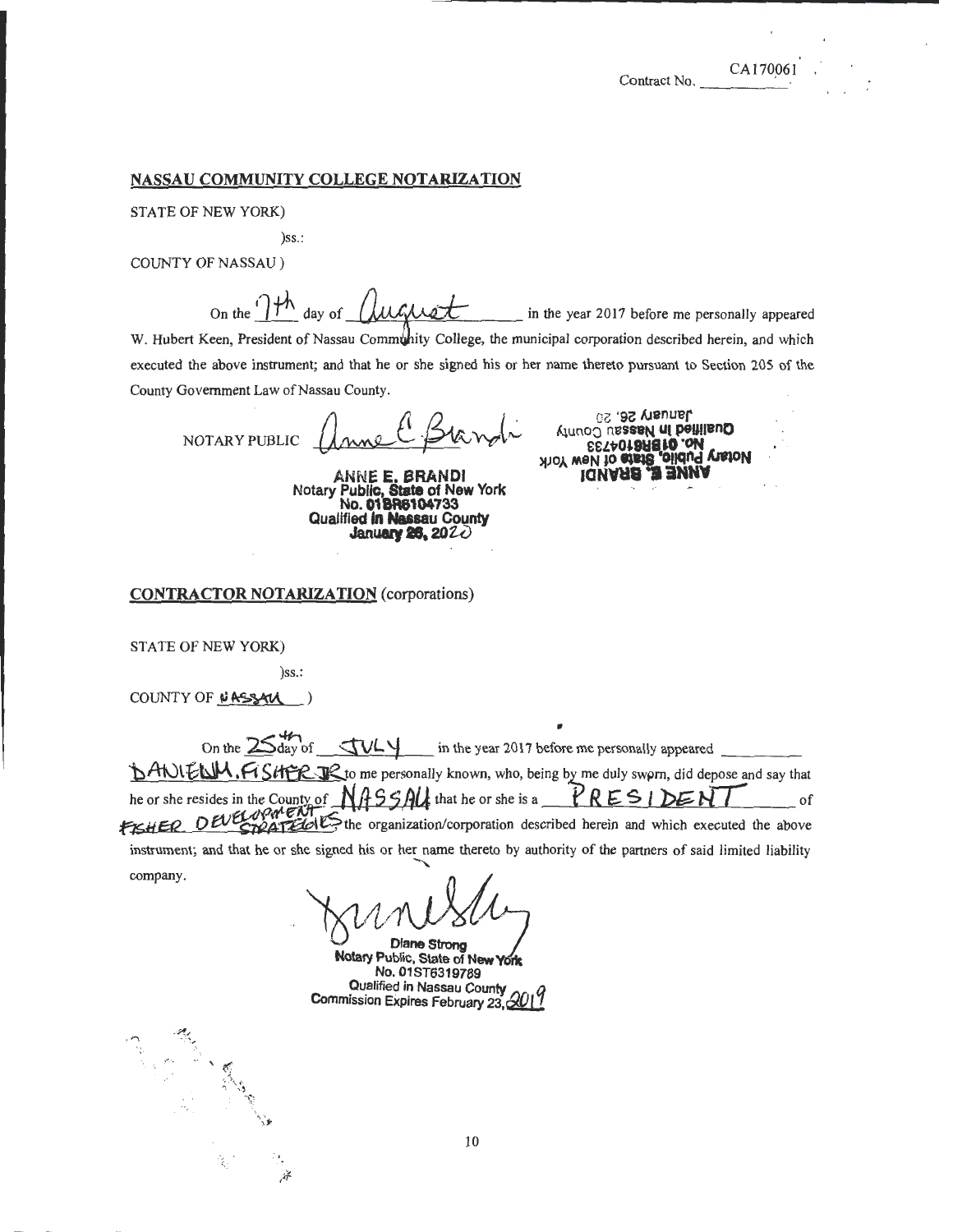### **APPENDIX EE**

#### EQUAL EMPLOYMENT OPPORTUNITIES FOR MINORITIES AND WOMEN

The provisions of this Appendix EE are hereby made a part of the document to which it is attached.

The Contractor shall comply with all federal, State and local statutory and constitutional anti-discrimination provisions. In addition, Local Law No. 14-2002, entitled "Participation by Minority Group Members and Women in Nassau County Contracts," governs all County Contracts as defined by such title and solicitations for bids or proposals for County Contracts. In accordance with Local Law 14-2002:

(a) The Contractor shall not discriminate against employees or applicants for employment because ofrace, creed, color, national origin, sex, age, disability or marital status in recruitment, employment, job assignments, promotions, upgradings, demotions, transfers, layoffs, terminations, and rates of pay or other forms of compensation. The Contractor will undertake or continue existing programs related to recruitment, employment, job assignments, promotions, upgradings, transfers, and rates of pay or other forms of compensation to ensure that minority group members and women are afforded equal employment opportunities without discrimination.

(b) At the request of the County contracting agency, the Contractor shall request each employment agency, labor union, or authorized representative of workers with which it has a collective bargaining or other agreement or understanding, to furnish a written statement that such employment agency, union, or representative will not discriminate on the basis of race, creed, color, national origin, sex, age, disability, or marital status and that such employment agency, labor union, or representative will affirmatively cooperate in the implementation of the Contractor's obligations herein.

(c) The Contractor shall state, in all solicitations or advertisements for employees, that, in the performance of the County Contract, all qualified applicants will be afforded equal employment opportunities without discrimination because of race, creed, color, national origin, sex, age, disability or marital status.

(d) The Contractor shall make Best Efforts to solicit active participation by certified minority or women-owned business enterprises ("Certified M/WBEs") as defined in Section 101 ofLocal Law No. 14-2002, including the granting of Subcontracts.

(e) The Contractor shall, in its advertisements and solicitations for Subcontractors, indicate its interest in receiving bids from Certified MIWBEs and the requirement that Subcontractors must be equal opportunity employers.

(f) Contractors must notify and receive approval from the respective Department Head prior to issuing any Subcontracts and, at the time of requesting such authorization, must submit a signed Best Efforts Checklist.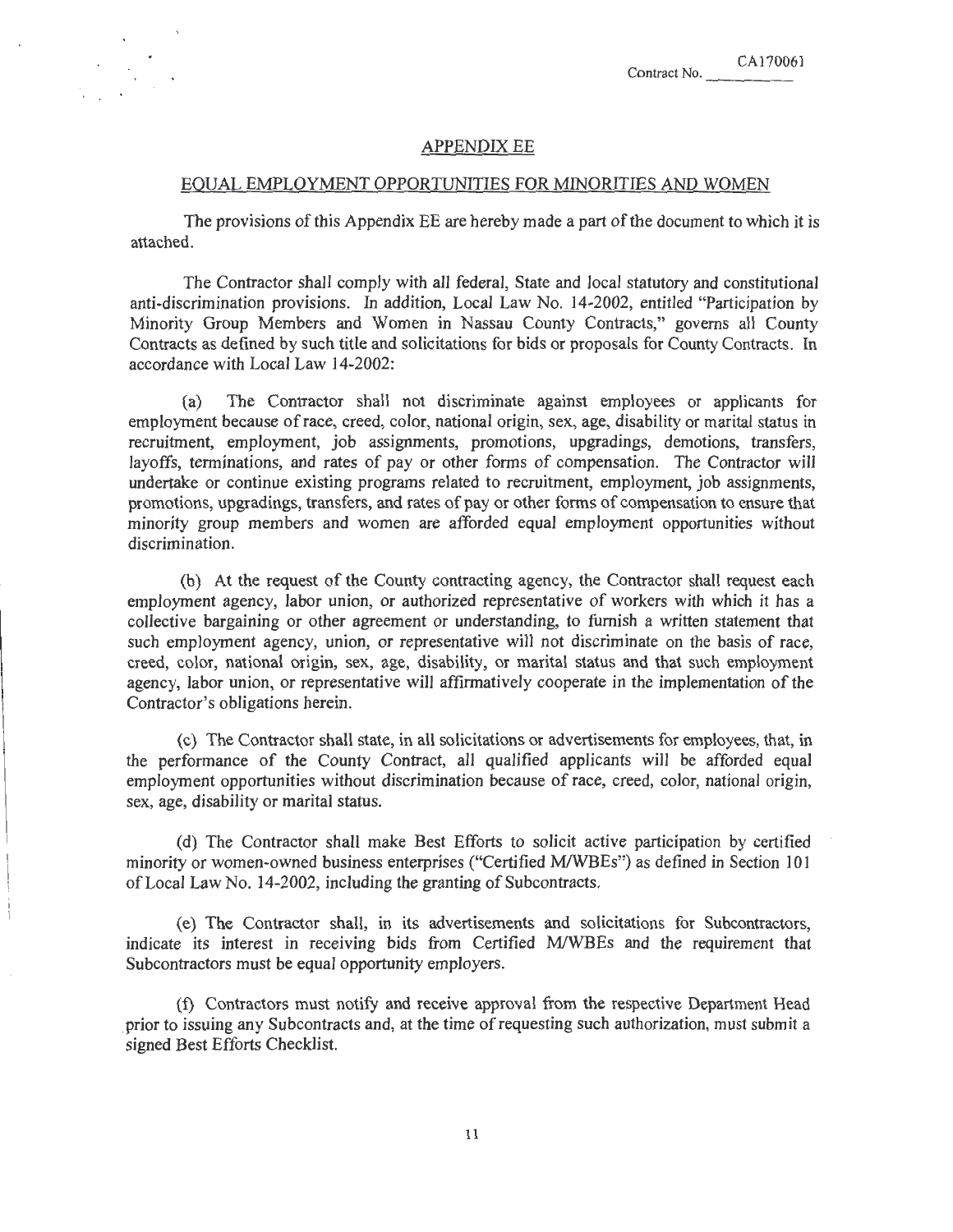(g) Contractors for projects under the supervision of the County's Department of Public Works shall also submit a utilization plan listing all proposed Subcontractors so that, to the greatest extent feasible, all Subcontractors will be approved prior to commencement of work. Any additions or changes to the list of subcontractors under the utilization plan shall be approved by the Commissioner of the Department of Public Works when made. A copy of the utilization plan any additions or changes thereto shall be submitted by the Contractor to the Office of Minority Affairs simultaneously with the submission to the Department of Public Works.

(h) At any time after Subcontractor approval has been requested and prior to being granted, the contracting agency may require the Contractor to submit Documentation Demonstrating Best Efforts to Obtain Certified Minority or Women-owned Business Enterprises. In addition, the contracting agency may require the Contractor to submit such documentation at any time after Subcontractor approval when the contracting agency has reasonable cause to believe that the existing Best Efforts Checklist may be inaccurate. Within ten working days (10) of any such request by the contracting agency, the Contractor must submit Documentation.

(i) In the case where a request is made by the contracting agency or a Deputy County Executive acting on behalf of the contracting agency, the Contractor must, within two (2) working days of such request, submit evidence to demonstrate that it employed Best Efforts to obtain Certified M/WBE participation through proper documentation.

G) Award of a County Contract alone shall not be deemed or interpreted as approval of all Contractor's Subcontracts and Contractor's fulfillment of Best Efforts to obtain participation by Certified M/WBEs.

(k) A Contractor shall maintain Documentation Demonstrating Best Efforts to Obtain Certified Minority or Women-owned Business Enterprises for a period of six (6) years. Failure to maintain such records shall be deemed failure to make Best Efforts to comply with this Appendix EE, evidence of false certification as MIWBE compliant or considered breach of the County Contract.

(1) The Contractor shall be bound by the provisions of Section 109 of Local Law No.  $14$ -2002 providing for enforcement of violations as follows:

- a. Upon receipt by the Executive Director of a complaint from a contracting agency that a County Contractor has failed to comply with the provisions of Local Law No. 14-2002, this Appendix EE or any other contractual provisions included in furtherance of Local Law No. 14-2002, the Executive Director will try to resolve the matter.
- b. If efforts to resolve such matter to the satisfaction of all parties are unsuccessful, the Executive Director shall refer the matter, within thirty days (30) of receipt of the complaint, to the American Arbitration Association for proceeding thereon.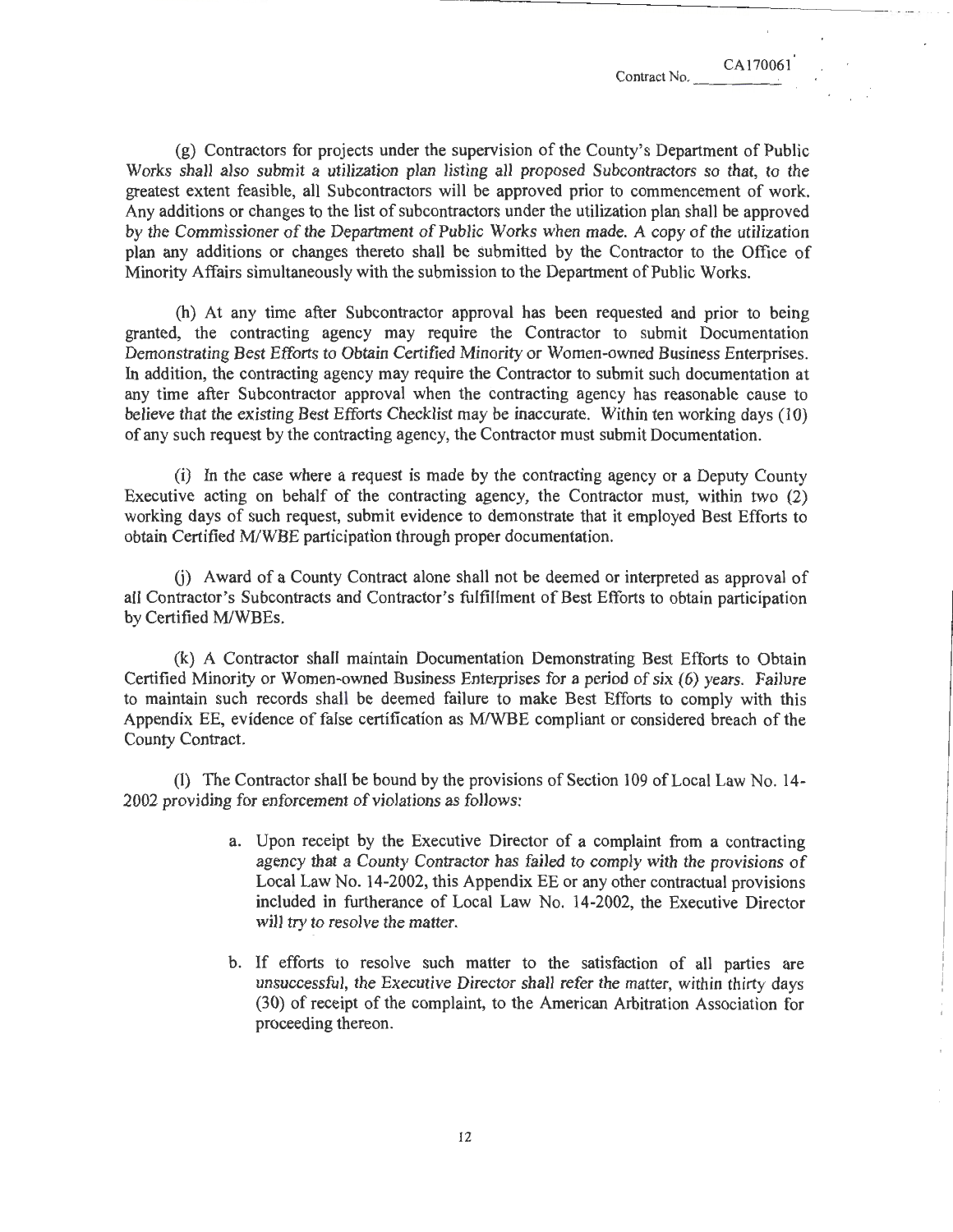c. Upon conclusion of the arbitration proceedings, the arbitrator shall submit to the Executive Director his recommendations regarding the imposition of sanctions, fines or penalties. The Executive Director shall either (i) adopt the recommendation of the arbitrator (ii) determine that no sanctions, fines or penalties should be imposed or (iii) modify the recommendation of the arbitrator, provided that such modification shall not expand upon any sanction recommended or impose any new sanction, or increase the amount of any recommended fine or penalty. The Executive Director, within ten days (10) of receipt of the arbitrators award and recommendations, shall file a determination of such matter and shall cause a copy of such determination to be served upon the respondent by personal service or by certified mail return receipt requested. The award of the arbitrator, and the fines and penalties imposed by the Executive Director, shall be final determinations and may only be vacated or modified as provided in the civil practice law and rules ("CPLR").

(m) The contractor shall provide contracting agency with information regarding all subcontracts awarded under any County Contract, including the amount of compensation paid to each Subcontractor and shall complete all forms provided by the Executive Director or the Department Head relating to subcontractor utilization and efforts to obtain M/WBE participation..

Failure to comply with provisions (a) through (m) above, as ultimately determined by the Executive Director, shall be a material breach of the contract constituting grounds for immediate termination. Once a final determination of failure to comply has been reached by the Executive Director, the determination of whether to terminate a contract shall rest with the Deputy County Executive with oversight responsibility for the contracting agency.

As used in this Appendix EE the term "Best Efforts Checklist" shall mean a list signed by the Contractor, listing the procedures it has undertaken to procure Subcontractors in accordance with this Appendix EE.

As used in this Appendix EE the term "County Contract" shall mean (i) a written agreement or purchase order instrument, providing for a total expenditure in excess of twentyfive thousand dollars (\$25,000), whereby a County contracting agency is committed to expend or does expend funds in return for labor, services, supplies, equipment, materials or any combination of the foregoing, to be performed for, or rendered or furnished to the County; or (ii) a written agreement in excess of one hundred thousand dollars (\$1 00,000), whereby a County contracting agency is committed to expend or does expend funds for the acquisition, construction, demolition, replacement, major repair or renovation of real property and improvements thereon. However, the term "County Contract" does not include agreements or orders for the following services: banking services, insurance policies or contracts, or contracts with a County contracting agency for the sale of bonds, notes or other securities.

As used in this Appendix EE the term "County Contractor" means an individual, business enterprise, including sole proprietorship, partnership, corporation, not-for-profit corporation, or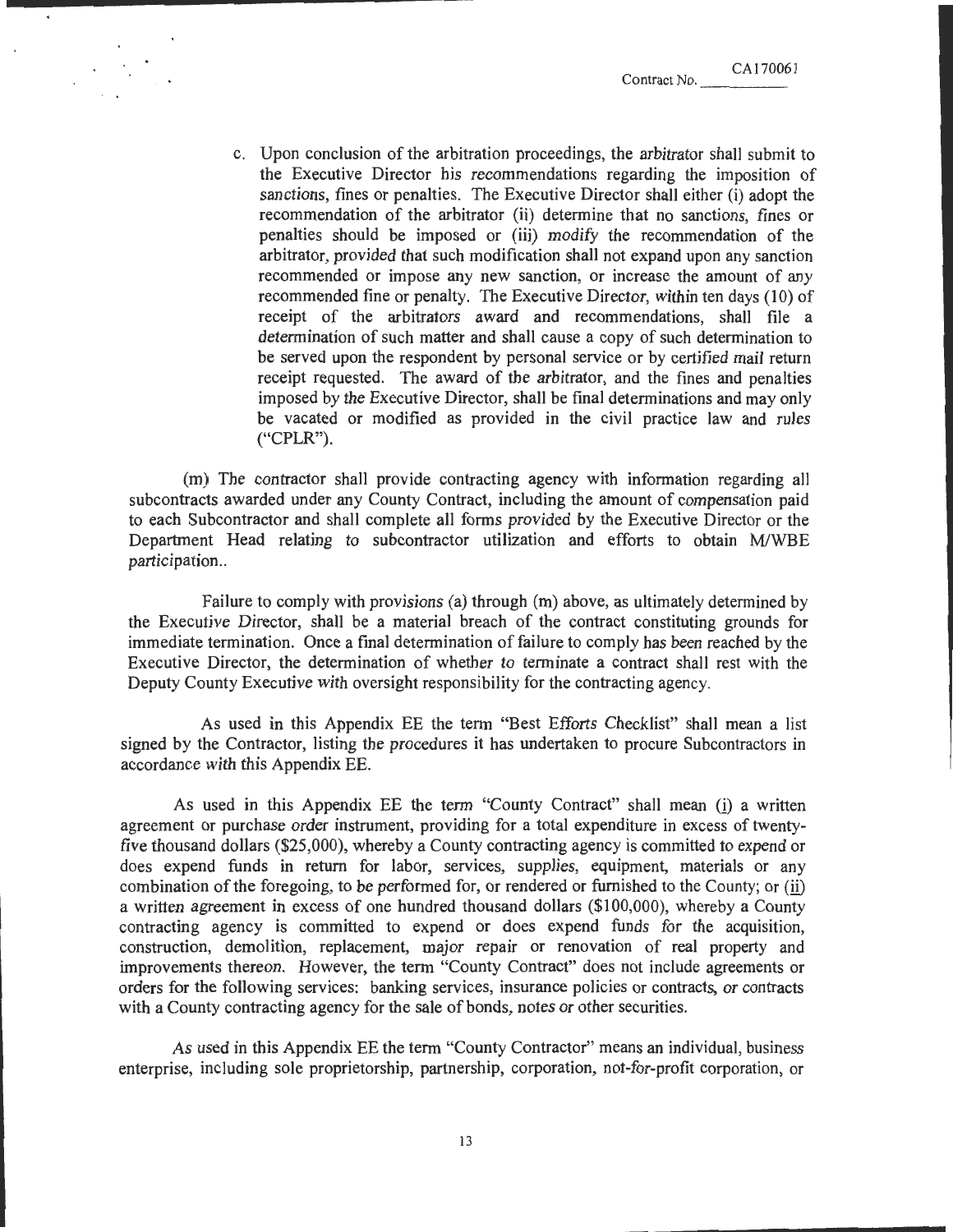any other person or entity other than the County, whether a contractor, licensor, licensee or any other party, that is  $(i)$  a party to a County Contract,  $(ii)$  a bidder in connection with the award of a County Contract, or (iii) a proposed party to a County Contract, but shall not include any Subcontractor.

As used in this Appendix EE the term "County Contractor" shall mean a person or firm who will manage and be responsible for an entire contracted project.

As used in this Appendix EE "Documentation Demonstrating Best Efforts to Obtain Certified Minority or Women-owned Business Enterprises" shall include, but is not limited to the following:

- a. Proof of having advertised for bids, where appropriate, in minority publications, trade newspapers/notices and magazines, trade and union publications, and publications of general circulation in Nassau County and surrounding areas or having verbally solicited M/WBEs whom the County Contractor reasonably believed might have the qualifications to do the work. A copy of the advertisement, if used, shall be included to demonstrate that it contained language indicating that the County Contractor welcomed bids and quotes from M/WBE Subcontractors. In addition, proof of the date(s) any such advertisements appeared must be included in the Best Effort Documentation. If verbal solicitation is used, a County Contractor's affidavit with a notary's signature and stamp shall be required as part of the documentation.
- b. Proof of having provided reasonable time for M/WBE Subcontractors to respond to bid opportunities according to industry norms and standards. A chart outlining the schedule/time frame used to obtain bids from M/WBEs is suggested to be included with the Best Effort Documentation.
- c. Proof or affidavit of follow-up of telephone calls with potential M/WBE subcontractors encouraging their participation. Telephone logs indicating such action can be included with the Best Effort Documentation
- d. Proof or affidavit that MIWBE Subcontractors were allowed to review bid specifications, blue prints and all other bid/RFP related items at no charge to the MIWBEs, other than reasonable documentation costs incurred by the County Contractor that are passed onto the MIWBE.
- e. Proof or affidavit that sufficient time prior to making award was allowed for M/WBEs to participate effectively, to the extent practicable given the time frame of the County Contract.
- f. Proof or affidavit that negotiations were held in Best Efforts with interested M/WBEs, and that M/WBEs were not rejected as unqualified or unacceptable without sound business reasons based on (1) a thorough investigation of MIWBE qualifications and capabilities reviewed against industry custom and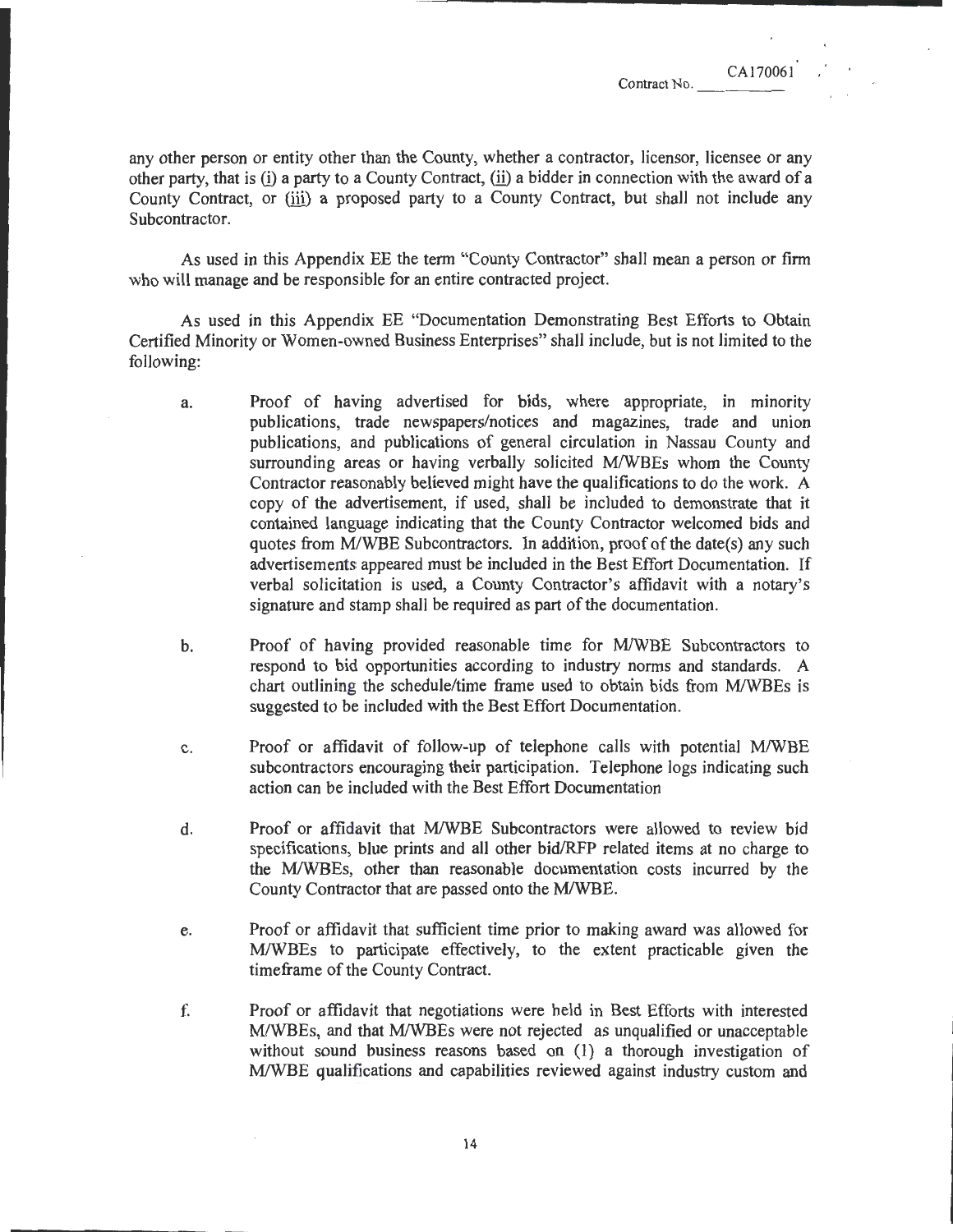standards and (2) cost of performance The basis for rejecting any M/WBE deemed unqualified by the County Contractor shall be included in the Best Effort Documentation

- g. If an MIWBE is rejected based on cost, the County Contractor must submit a list of all sub-bidders for each item of work solicited and their bid prices for the work.
- h. The conditions of performance expected of Subcontractors by the County Contractor must also be included with the Best Effort Documentation
- i. County Contractors may include any other type of documentation they feel necessary to further demonstrate their Best Efforts regarding their bid documents.

As used in this Appendix EE the term "Executive Director" shall mean the Executive Director of the Nassau County Office of Minority Affairs; provided, however, that Executive Director shall include a designee of the Executive Director except in the case of final determinations issued pursuant to Section (a) through (I) of these rules.

As used in this Appendix EE the term "Subcontract" shall mean an agreement consisting of part or parts of the contracted work of the County Contractor.

As used in this Appendix EE, the term "Subcontractor" shall mean a person or firm who performs part or parts of the contracted work of a prime contractor providing services, including construction services, to the County pursuant to a county contract. Subcontractor shall include a person or firm that provides labor, professional or other services, materials or supplies to a prime contractor that are necessary for the prime contractor to fulfill its obligations to provide services to the County pursuant to a county contract. Subcontractor shall not include a supplier of materials to a contractor who has contracted to provide goods but no services to the County, nor a supplier of incidental materials to a contractor, such as office supplies, tools and other items of nominal cost that are utilized in the performance of a service contract.

Provisions requiring contractors to retain or submit documentation of best efforts to utilize certified subcontractors and requiring Department head approval prior to subcontracting shall not apply to inter-governmental agreements. In addition, the tracking of expenditures of County dollars by not-for-profit corporations, other municipalities, States, or the federal government is not required.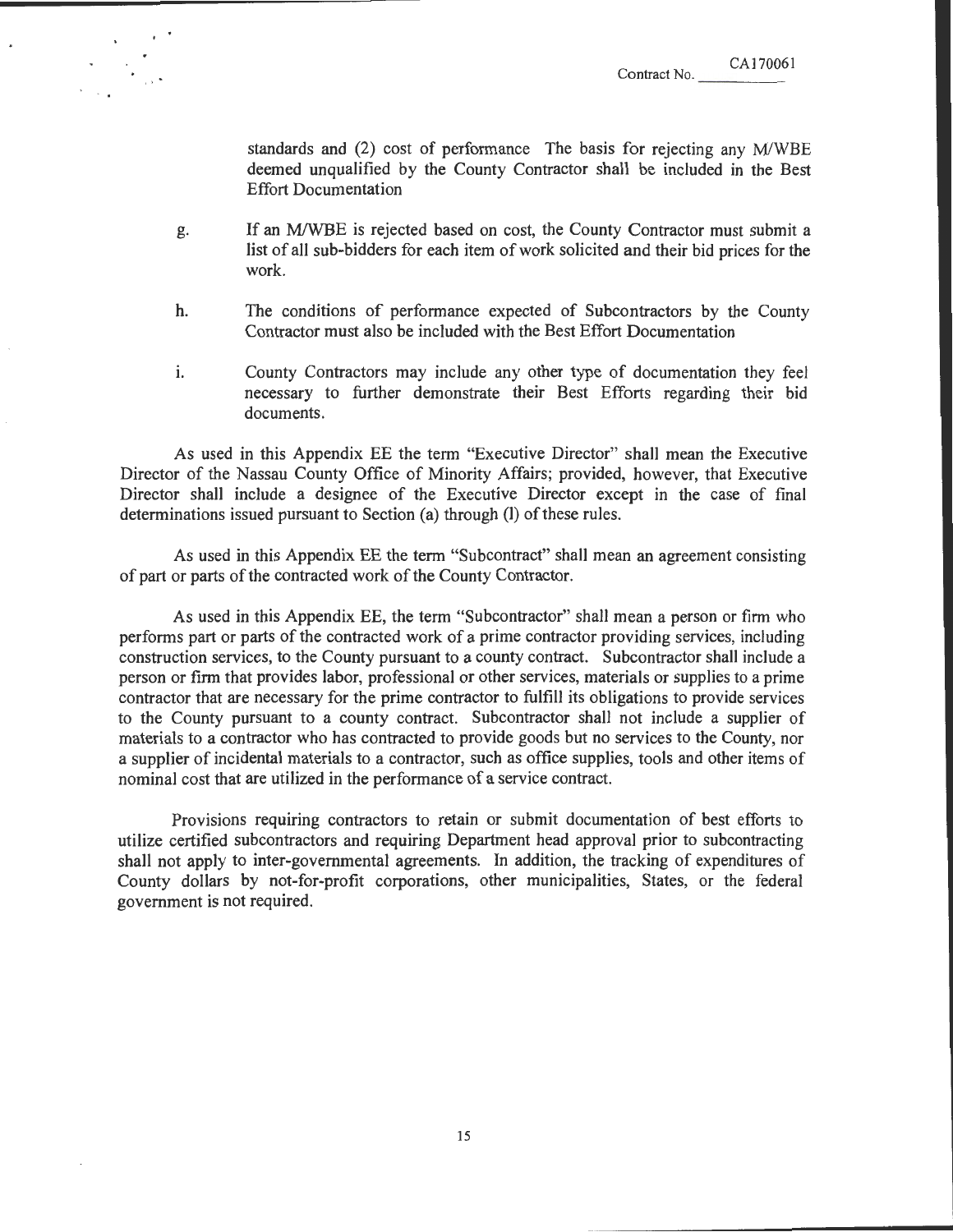### Appendix L

### Certificate of Compliance

In compliance with Local Law I-2006, as amended (the "Law"), the Contractor hereby certifies the following:

I. The chief executive officer of the Contractor is:

DANIEL M FISHER JR, (Name) 21 CHOIR LANE WESTBURNAddress)<sup>1940</sup> 16 - 238 - 0186 (Telephone Number)

- 2. The Contractor agrees to either (I) comply with the requirements of the Nassau County Living Wage Law or (2) as applicable, obtain a waiver of the requirements of the Law pursuant to section 9 of the Law. In the event that the contractor does not comply with the requirements of the Law or obtain a waiver of the requirements of the Law, and such contractor establishes to the satisfaction of the Department that at the time of execution of this agreement, it had a reasonable certainty that it would receive such waiver based on the Law and Rules pertaining to waivers, the County will agree to terminate the contract without imposing costs or seeking damages against the Contractor
- 3. In the past five years, Contractor  $\_\_\_\_\_\_\_\_\$  has not been found by a court or a government agency to have violated federal, state, or local laws regulating payment of wages or benefits, labor relations, or occupational safety and health. If a violation has been assessed against the Contractor, describe below: